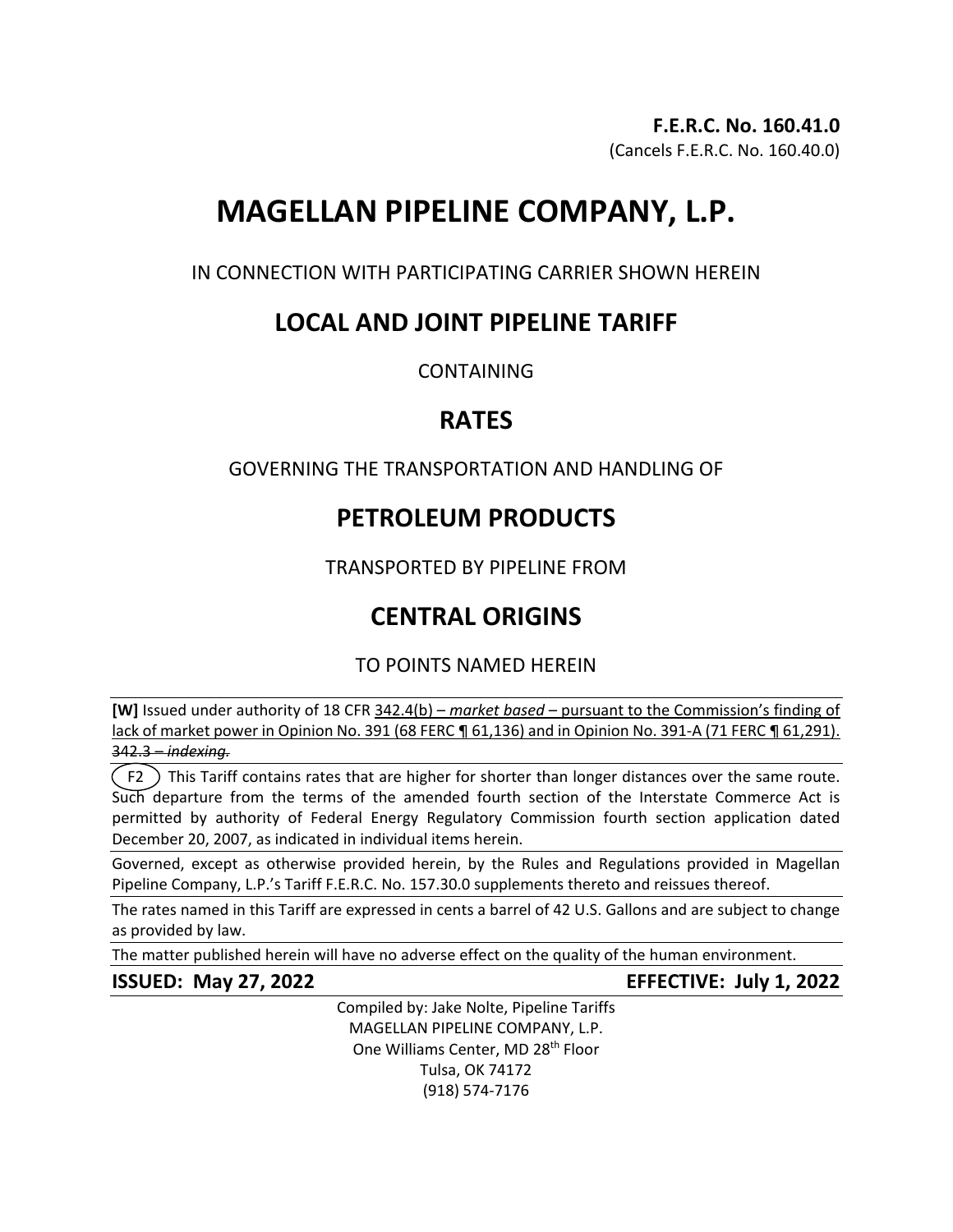#### **PARTICIPATING CARRIERS**

Coffeyville Resources Pipeline, LLC Phillips 66 Carrier LLC

KPL Northern States, LLC **Walers According to According the Valero Partners Wynnewood, LLC** 

#### **ROUTING INSTRUCTIONS**

The rates specified herein apply via all routes made by use of the lines of any of the Carriers who are a party to this Tariff, except as otherwise provided herein.

The rates specified in Item 240 herein apply via Phillips 66 Carrier LLC from Wichita, KS to Kansas City, KS thence MPL to destination.

#### **INTERCHANGE POINTS**

Other carriers interchange Petroleum Products with Magellan Pipeline Company, L.P. at one or more of the following locations:

| Points of Interchange | Carriers Who Interchange            |
|-----------------------|-------------------------------------|
| Barnsdall, OK         | Coffeyville Resources Pipeline, LLC |
| Kansas City, KS       | Phillips 66 Carrier LLC             |
| Rosemount, MN         | <b>KPL Northern States, LLC</b>     |
| Wynnewood, OK         | Valero Partners Wynnewood, LLC      |

#### **EXCEPTION TO RULES AND REGULATIONS**

Exception to F.E.R.C. No. 157.30.0, Item 50 applying to Item 240 herein:

#### PRORATION OF PIPELINE CAPACITY

For purposes of movements applying to rates specified in Item 240 herein, the following rule will apply in conjunction with Item 50 in MPL F.E.R.C. No. 157.30.0, supplements thereto and reissues thereof:

When a Shipper nominates a shipment for joint movements under this tariff pursuant to Item 45 in MPL F.E.R.C. No. 157.30.0, supplements thereto and reissues thereof, MPL will verify the nomination with P66. During the verification it will be determined whether the nomination may be accepted as requested or whether the nomination must be modified in accordance with MPL's and P66's proration policies. Once the nomination has been accepted, whether modified or not, MPL will then notify the Shipper of the adjusted nominated volume. The Shipper then has the option to confirm the scheduling of the adjusted nomination, modified or not, or to withdraw the scheduling of the nomination.

It is necessary for MPL and P66 to prorate their respective portions of the joint movement using different policies because of the unique operations of the connected systems. However, the verification process between MPL and P66 allows the nominated volume to be applied against each pipeline's proration policy, if necessary at the time of shipment, resulting in a final adjusted nominated volume, if necessary, that will be accepted at the Origin through the interchange point. Once the nomination is accepted by both MPL and P66 and confirmed with the Shipper, the Shipper is assured that no differences in proration policy will interfere with transportation of Petroleum Products once the nomination is accepted for transportation at the Origin.

For a more detailed explanation of each proration policy, please refer to MPL's general proration policy in F.E.R.C. No. 157.30.0, Item 50, supplements thereto and reissues thereof, and P66's general proration policy in P66's Shipper Manual, dated January 1, 1999.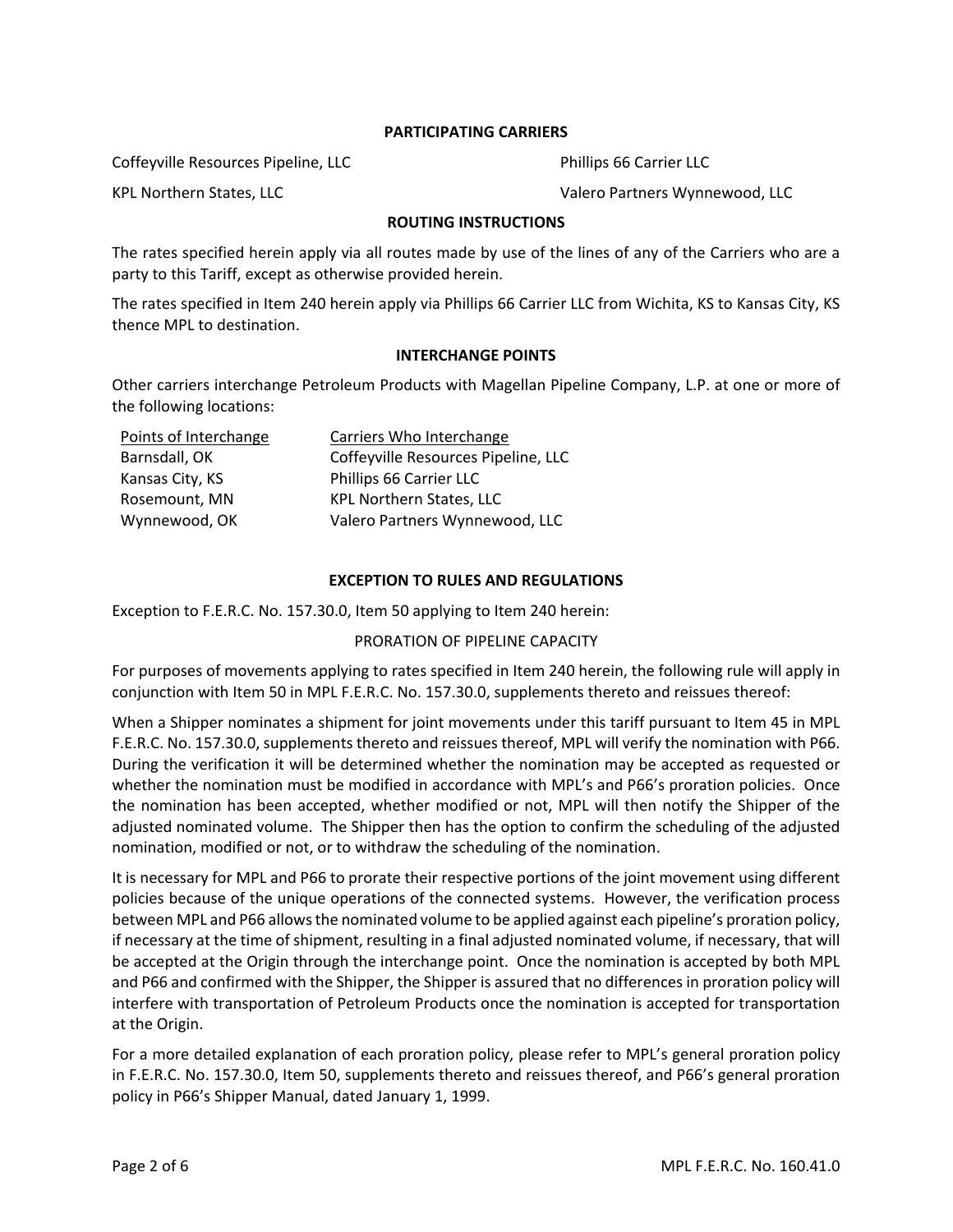|    | <b>LOCAL AND JOINT RATES</b> |                                                                                                                                                                                                                               |                                                                                                                                                                                                                                                                                                                                                                                                                                                                                                                                                                                                                                               |                  |                                                                                                                                                                                                                                                                                                                                                                                                                                                                                                                                                                                                                                                                                                                                          |                                   |              |                  |             |                             |                                                                                                                                                                                                                                                                                                                                                                                                                                                                                                                                                                                                                                                                                                                            |                                                                              |   |               |                                                                                                                                                                                                                                                                                                                                                                                                                                                                                                                                                                                                                                                                                                                                                                                                                          |                          |              |                                            |               |                  |
|----|------------------------------|-------------------------------------------------------------------------------------------------------------------------------------------------------------------------------------------------------------------------------|-----------------------------------------------------------------------------------------------------------------------------------------------------------------------------------------------------------------------------------------------------------------------------------------------------------------------------------------------------------------------------------------------------------------------------------------------------------------------------------------------------------------------------------------------------------------------------------------------------------------------------------------------|------------------|------------------------------------------------------------------------------------------------------------------------------------------------------------------------------------------------------------------------------------------------------------------------------------------------------------------------------------------------------------------------------------------------------------------------------------------------------------------------------------------------------------------------------------------------------------------------------------------------------------------------------------------------------------------------------------------------------------------------------------------|-----------------------------------|--------------|------------------|-------------|-----------------------------|----------------------------------------------------------------------------------------------------------------------------------------------------------------------------------------------------------------------------------------------------------------------------------------------------------------------------------------------------------------------------------------------------------------------------------------------------------------------------------------------------------------------------------------------------------------------------------------------------------------------------------------------------------------------------------------------------------------------------|------------------------------------------------------------------------------|---|---------------|--------------------------------------------------------------------------------------------------------------------------------------------------------------------------------------------------------------------------------------------------------------------------------------------------------------------------------------------------------------------------------------------------------------------------------------------------------------------------------------------------------------------------------------------------------------------------------------------------------------------------------------------------------------------------------------------------------------------------------------------------------------------------------------------------------------------------|--------------------------|--------------|--------------------------------------------|---------------|------------------|
|    |                              |                                                                                                                                                                                                                               |                                                                                                                                                                                                                                                                                                                                                                                                                                                                                                                                                                                                                                               |                  |                                                                                                                                                                                                                                                                                                                                                                                                                                                                                                                                                                                                                                                                                                                                          |                                   |              |                  |             | (Rates in Cents Per Barrel) |                                                                                                                                                                                                                                                                                                                                                                                                                                                                                                                                                                                                                                                                                                                            |                                                                              |   |               |                                                                                                                                                                                                                                                                                                                                                                                                                                                                                                                                                                                                                                                                                                                                                                                                                          |                          |              |                                            |               |                  |
|    |                              |                                                                                                                                                                                                                               |                                                                                                                                                                                                                                                                                                                                                                                                                                                                                                                                                                                                                                               |                  |                                                                                                                                                                                                                                                                                                                                                                                                                                                                                                                                                                                                                                                                                                                                          |                                   |              |                  |             |                             |                                                                                                                                                                                                                                                                                                                                                                                                                                                                                                                                                                                                                                                                                                                            | [U] Unchanged. All rates on this page are unchanged, unless otherwise noted. |   |               |                                                                                                                                                                                                                                                                                                                                                                                                                                                                                                                                                                                                                                                                                                                                                                                                                          |                          |              |                                            |               |                  |
|    |                              | All rates in this Item are subject to the provisions found in the Special and Ancillary Services and Related Requirements (Items 150, 155 and 160) published in MPL's F.E.R.C. No. [W] 157.30.0 157.29.4, Supplements thereto |                                                                                                                                                                                                                                                                                                                                                                                                                                                                                                                                                                                                                                               |                  |                                                                                                                                                                                                                                                                                                                                                                                                                                                                                                                                                                                                                                                                                                                                          |                                   |              |                  |             |                             |                                                                                                                                                                                                                                                                                                                                                                                                                                                                                                                                                                                                                                                                                                                            |                                                                              |   |               |                                                                                                                                                                                                                                                                                                                                                                                                                                                                                                                                                                                                                                                                                                                                                                                                                          |                          |              |                                            |               |                  |
|    |                              |                                                                                                                                                                                                                               |                                                                                                                                                                                                                                                                                                                                                                                                                                                                                                                                                                                                                                               |                  |                                                                                                                                                                                                                                                                                                                                                                                                                                                                                                                                                                                                                                                                                                                                          |                                   |              |                  |             | thereof                     |                                                                                                                                                                                                                                                                                                                                                                                                                                                                                                                                                                                                                                                                                                                            |                                                                              |   |               |                                                                                                                                                                                                                                                                                                                                                                                                                                                                                                                                                                                                                                                                                                                                                                                                                          |                          |              |                                            |               |                  |
|    |                              |                                                                                                                                                                                                                               |                                                                                                                                                                                                                                                                                                                                                                                                                                                                                                                                                                                                                                               |                  |                                                                                                                                                                                                                                                                                                                                                                                                                                                                                                                                                                                                                                                                                                                                          |                                   |              |                  |             |                             |                                                                                                                                                                                                                                                                                                                                                                                                                                                                                                                                                                                                                                                                                                                            |                                                                              |   |               |                                                                                                                                                                                                                                                                                                                                                                                                                                                                                                                                                                                                                                                                                                                                                                                                                          |                          |              |                                            |               |                  |
|    |                              |                                                                                                                                                                                                                               |                                                                                                                                                                                                                                                                                                                                                                                                                                                                                                                                                                                                                                               |                  |                                                                                                                                                                                                                                                                                                                                                                                                                                                                                                                                                                                                                                                                                                                                          |                                   |              |                  |             |                             |                                                                                                                                                                                                                                                                                                                                                                                                                                                                                                                                                                                                                                                                                                                            | <b>FROM</b>                                                                  |   |               |                                                                                                                                                                                                                                                                                                                                                                                                                                                                                                                                                                                                                                                                                                                                                                                                                          |                          |              |                                            |               |                  |
|    |                              |                                                                                                                                                                                                                               |                                                                                                                                                                                                                                                                                                                                                                                                                                                                                                                                                                                                                                               |                  |                                                                                                                                                                                                                                                                                                                                                                                                                                                                                                                                                                                                                                                                                                                                          |                                   |              |                  |             |                             |                                                                                                                                                                                                                                                                                                                                                                                                                                                                                                                                                                                                                                                                                                                            | <b>Petroleum Products</b>                                                    |   |               |                                                                                                                                                                                                                                                                                                                                                                                                                                                                                                                                                                                                                                                                                                                                                                                                                          |                          |              |                                            |               |                  |
|    |                              |                                                                                                                                                                                                                               |                                                                                                                                                                                                                                                                                                                                                                                                                                                                                                                                                                                                                                               | Item No. 200     |                                                                                                                                                                                                                                                                                                                                                                                                                                                                                                                                                                                                                                                                                                                                          | Item No. 201                      |              | Item No. 203     |             | Item No. 204                |                                                                                                                                                                                                                                                                                                                                                                                                                                                                                                                                                                                                                                                                                                                            | Item No. 205                                                                 |   | Item No. 206  | Item No. 230                                                                                                                                                                                                                                                                                                                                                                                                                                                                                                                                                                                                                                                                                                                                                                                                             |                          | Item No. 240 |                                            |               | Item No. 255     |
|    |                              |                                                                                                                                                                                                                               |                                                                                                                                                                                                                                                                                                                                                                                                                                                                                                                                                                                                                                               | Oklahoma Central |                                                                                                                                                                                                                                                                                                                                                                                                                                                                                                                                                                                                                                                                                                                                          | Kansas                            |              | Duncan, OK       |             | Wynnewood, OK               |                                                                                                                                                                                                                                                                                                                                                                                                                                                                                                                                                                                                                                                                                                                            | Minneapolis                                                                  |   | Superior, WI  |                                                                                                                                                                                                                                                                                                                                                                                                                                                                                                                                                                                                                                                                                                                                                                                                                          | Ardmore, OK              |              | Wichita, KS                                | McPherson, KS |                  |
|    |                              | <b>TO</b>                                                                                                                                                                                                                     |                                                                                                                                                                                                                                                                                                                                                                                                                                                                                                                                                                                                                                               |                  |                                                                                                                                                                                                                                                                                                                                                                                                                                                                                                                                                                                                                                                                                                                                          |                                   |              |                  |             |                             |                                                                                                                                                                                                                                                                                                                                                                                                                                                                                                                                                                                                                                                                                                                            |                                                                              |   |               |                                                                                                                                                                                                                                                                                                                                                                                                                                                                                                                                                                                                                                                                                                                                                                                                                          |                          |              |                                            |               |                  |
|    |                              |                                                                                                                                                                                                                               |                                                                                                                                                                                                                                                                                                                                                                                                                                                                                                                                                                                                                                               | Ponca City, OK   |                                                                                                                                                                                                                                                                                                                                                                                                                                                                                                                                                                                                                                                                                                                                          | Coffeyville, KS                   |              |                  |             |                             |                                                                                                                                                                                                                                                                                                                                                                                                                                                                                                                                                                                                                                                                                                                            | Pine Bend, MN<br>St Paul Park, MN                                            |   |               |                                                                                                                                                                                                                                                                                                                                                                                                                                                                                                                                                                                                                                                                                                                                                                                                                          | Valero Partners          |              | Wichita - Kansas City                      |               |                  |
|    |                              |                                                                                                                                                                                                                               |                                                                                                                                                                                                                                                                                                                                                                                                                                                                                                                                                                                                                                               | Tulsa, OK        |                                                                                                                                                                                                                                                                                                                                                                                                                                                                                                                                                                                                                                                                                                                                          | El Dorado, KS<br>Kansas City Jct. |              |                  |             |                             |                                                                                                                                                                                                                                                                                                                                                                                                                                                                                                                                                                                                                                                                                                                            | Minneapolis (Roseville)                                                      |   |               |                                                                                                                                                                                                                                                                                                                                                                                                                                                                                                                                                                                                                                                                                                                                                                                                                          | Wynnewood, LLC           |              | nterconnect, KS Phillips<br>66 Carrier LLC |               |                  |
|    |                              |                                                                                                                                                                                                                               |                                                                                                                                                                                                                                                                                                                                                                                                                                                                                                                                                                                                                                               |                  |                                                                                                                                                                                                                                                                                                                                                                                                                                                                                                                                                                                                                                                                                                                                          |                                   |              |                  |             |                             | Rosemount, MN                                                                                                                                                                                                                                                                                                                                                                                                                                                                                                                                                                                                                                                                                                              |                                                                              |   |               |                                                                                                                                                                                                                                                                                                                                                                                                                                                                                                                                                                                                                                                                                                                                                                                                                          |                          |              |                                            |               |                  |
|    |                              |                                                                                                                                                                                                                               |                                                                                                                                                                                                                                                                                                                                                                                                                                                                                                                                                                                                                                               |                  |                                                                                                                                                                                                                                                                                                                                                                                                                                                                                                                                                                                                                                                                                                                                          |                                   |              |                  |             |                             |                                                                                                                                                                                                                                                                                                                                                                                                                                                                                                                                                                                                                                                                                                                            |                                                                              |   |               |                                                                                                                                                                                                                                                                                                                                                                                                                                                                                                                                                                                                                                                                                                                                                                                                                          |                          |              |                                            |               |                  |
|    | $\pm$                        | Albany, IL<br>Alexandria, MN                                                                                                                                                                                                  | Ш                                                                                                                                                                                                                                                                                                                                                                                                                                                                                                                                                                                                                                             | 426.90           | Ш                                                                                                                                                                                                                                                                                                                                                                                                                                                                                                                                                                                                                                                                                                                                        | 426.90                            | $[1]$        | 523.77           | m           | 515.43                      |                                                                                                                                                                                                                                                                                                                                                                                                                                                                                                                                                                                                                                                                                                                            |                                                                              |   | 349.86        | $[1]$                                                                                                                                                                                                                                                                                                                                                                                                                                                                                                                                                                                                                                                                                                                                                                                                                    | 544.11<br>626.06         | Ш            | 491.81                                     | Ш             | 448.16           |
|    | $\pm$                        | Amboy, IL                                                                                                                                                                                                                     | $[1] % \centering \includegraphics[width=0.9\textwidth]{images/TrDiS/N-Architecture.png} % \caption{The first two different values of $N$ in the case of $N$ in the case of $N$ in the case of $N$ in the case of $N$ in the case of $N$ in the case of $N$ in the case of $N$ in the case of $N$ in the case of $N$ in the case of $N$ in the case of $N$ in the case of $N$ in the case of $N$ in the case of $N$ in the case of $N$ in the case of $N$ in the case of $N$ in the case of $N$ in the case of $N$ in the case of $N$ in the case of $N$ in the case of $N$ in the case of $N$ in the case of $N$ in the case of $N$ in$      | 513.00<br>405.91 | m                                                                                                                                                                                                                                                                                                                                                                                                                                                                                                                                                                                                                                                                                                                                        | 513.00<br>405.91                  | III          | 605.34<br>497.82 | $[1]$       | 597.38<br>489.93            | ш                                                                                                                                                                                                                                                                                                                                                                                                                                                                                                                                                                                                                                                                                                                          | 219.56<br>(c)<br>334.68                                                      | Ш |               | $[1]$                                                                                                                                                                                                                                                                                                                                                                                                                                                                                                                                                                                                                                                                                                                                                                                                                    | 518.61                   | U            | 574.79<br>535.29                           | m             | 533.24<br>427.17 |
|    | $\ddagger$                   | Atchison (Lincoln Grain), KS                                                                                                                                                                                                  | Ш<br>$[1] % \centering \includegraphics[width=0.9\textwidth]{images/TrDiS/N-Architecture.png} % \caption{The first two different values of $N$ in the case of $N$ in the case of $N$ in the case of $N$ in the case of $N$ in the case of $N$ in the case of $N$ in the case of $N$ in the case of $N$ in the case of $N$ in the case of $N$ in the case of $N$ in the case of $N$ in the case of $N$ in the case of $N$ in the case of $N$ in the case of $N$ in the case of $N$ in the case of $N$ in the case of $N$ in the case of $N$ in the case of $N$ in the case of $N$ in the case of $N$ in the case of $N$ in the case of $N$ in$ | 276.47           | Ш                                                                                                                                                                                                                                                                                                                                                                                                                                                                                                                                                                                                                                                                                                                                        |                                   | Ш            | 373.42           | Ш           | 365.10                      |                                                                                                                                                                                                                                                                                                                                                                                                                                                                                                                                                                                                                                                                                                                            |                                                                              |   |               | Ш                                                                                                                                                                                                                                                                                                                                                                                                                                                                                                                                                                                                                                                                                                                                                                                                                        | 393.78                   |              |                                            | Ш             |                  |
| M  | $\ddagger$                   | Bethany, MO                                                                                                                                                                                                                   | $[1] % \centering \includegraphics[width=0.9\textwidth]{images/TrDiS/N-Architecture.png} % \caption{The first two different values of $N=1000$ and $N=1000$ (black) and $N=1000$ (black) and $N=1000$ (black) and $N=1000$ (black) and $N=1000$ (black) and $N=1000$ (black) and $N=1000$ (black) and $N=1000$ (black) and $N=1000$ (black) and $N=1000$ (black) and $N=1000$ (black) and $N=1000$ (black) and $N=1000$ (black) and $N=1000$ (black) and $N$                                                                                                                                                                                  | 299.03           | $[1] % \centering \includegraphics[width=0.9\textwidth]{images/Trn1.png} % \caption{The first two different values of $d = 1$. The first two different values of $d = 1.3$, the first two different values of $d = 1.3$, the second two different values of $d = 1.3$, the second two different values of $d = 1.3$, the second two different values of $d = 1.3$, the second two different values of $d = 1.3$, the second two different values of $d = 1.3$, the second two different values of $d = 1.3$, the third two different values of $d = 1.3$, the third two different values of $d = 1.3$, the third two different values of $d = 1.3$, the third two different values of $d = 1.3$, the third two different values of $d =$ | 299.03                            | Ш<br>U)      | 390.93           | U)<br>$[1]$ | 383.02                      | m                                                                                                                                                                                                                                                                                                                                                                                                                                                                                                                                                                                                                                                                                                                          | 392.51                                                                       |   |               | m<br>[I]                                                                                                                                                                                                                                                                                                                                                                                                                                                                                                                                                                                                                                                                                                                                                                                                                 | 411.70                   | Ш            | 363.97                                     | m             | 320.28           |
| M  | $\pm$                        | Bettendorf, IA                                                                                                                                                                                                                | $[1] % \centering \includegraphics[width=0.9\textwidth]{images/TrDiS/N-Architecture.png} % \caption{The first two different values of $N=1000$ and $N=1000$ (black) and $N=1000$ (black) and $N=1000$ (black) and $N=1000$ (black) and $N=1000$ (black) and $N=1000$ (black) and $N=1000$ (black) and $N=1000$ (black) and $N=1000$ (black) and $N=1000$ (black) and $N=1000$ (black) and $N=1000$ (black) and $N=1000$ (black) and $N=1000$ (black) and $N$                                                                                                                                                                                  | 405.91           | Ш                                                                                                                                                                                                                                                                                                                                                                                                                                                                                                                                                                                                                                                                                                                                        | 405.91                            | $[1]$        | 497.82           | [I]         | 489.93                      | $[1]$                                                                                                                                                                                                                                                                                                                                                                                                                                                                                                                                                                                                                                                                                                                      | 334.68                                                                       | Ш | 453.37        | $[1]$                                                                                                                                                                                                                                                                                                                                                                                                                                                                                                                                                                                                                                                                                                                                                                                                                    | 518.61                   | Ш            | 535.29                                     | $[1]$         | 427.17           |
| M  |                              | Carthage, MO                                                                                                                                                                                                                  | $[1] % \centering \includegraphics[width=0.9\textwidth]{images/TrDiS/N-Architecture.png} % \caption{The first two different values of $N=1000$ and $N=1000$ (black) and $N=1000$ (black) and $N=1000$ (black) and $N=1000$ (black) and $N=1000$ (black) and $N=1000$ (black) and $N=1000$ (black) and $N=1000$ (black) and $N=1000$ (black) and $N=1000$ (black) and $N=1000$ (black) and $N=1000$ (black) and $N=1000$ (black) and $N=1000$ (black) and $N$                                                                                                                                                                                  | 262.53           | $[1] % \centering \includegraphics[width=0.47\textwidth]{images/TrDiM-Architecture.png} % \caption{The first two different values of $d \sim \tfrac{1}{2}$. The first two different values of $d$ and $d$ are the same.} % \label{TrDiM-Architecture} %$                                                                                                                                                                                                                                                                                                                                                                                                                                                                                 | 233.15                            | $\mathbf{u}$ | 359.80           | U)          | 351.41                      | $[1] % \centering \includegraphics[width=0.9\textwidth]{images/TrDiM-Architecture.png} % \caption{The first two different values of $S_1$ and $S_2$ are shown in the left two different values of $S_1$ and $S_3$ are shown in the right two different values of $S_1$ and $S_4$ are shown in the right two different values of $S_1$ and $S_2$ are shown in the right two different values of $S_1$ and $S_4$ are shown in the right two different values of $S_1$ and $S_4$ are shown in the right two different values of $S_1$ and $S_5$ are shown in the right two different values of $S_1$ and $S_6$ are shown in the right two different values of $S_1$ and $S_6$ are shown in the right two different values of$ | 462.09                                                                       |   |               | $[1]$                                                                                                                                                                                                                                                                                                                                                                                                                                                                                                                                                                                                                                                                                                                                                                                                                    | 380.09                   | $[1]$        | 298.25                                     | [1]           | 254.47           |
|    | $\pm$                        | Chippewa Falls, WI                                                                                                                                                                                                            | $[1] % \centering \includegraphics[width=0.9\textwidth]{images/TrDiS/N-Architecture.png} % \caption{The first two different values of $N$ in the case of $N$ in the case of $N$ in the case of $N$ in the case of $N$ in the case of $N$ in the case of $N$ in the case of $N$ in the case of $N$ in the case of $N$ in the case of $N$ in the case of $N$ in the case of $N$ in the case of $N$ in the case of $N$ in the case of $N$ in the case of $N$ in the case of $N$ in the case of $N$ in the case of $N$ in the case of $N$ in the case of $N$ in the case of $N$ in the case of $N$ in the case of $N$ in the case of $N$ in$      | 487.48           | Ш                                                                                                                                                                                                                                                                                                                                                                                                                                                                                                                                                                                                                                                                                                                                        | 487.48                            | [1]          | 579.38           | $[1]$       | 571.44                      | Ш                                                                                                                                                                                                                                                                                                                                                                                                                                                                                                                                                                                                                                                                                                                          | 135.67                                                                       | m | 294.04        | $[1]$                                                                                                                                                                                                                                                                                                                                                                                                                                                                                                                                                                                                                                                                                                                                                                                                                    | 600.12                   | Ш            | 552.44                                     | $[1]$         | 508.73           |
|    |                              | Columbia, MO                                                                                                                                                                                                                  | $[1] % \centering \includegraphics[width=0.9\textwidth]{images/TrDiS/N-Architecture.png} % \caption{The first two different values of $N$ in the case of $N$ in the case of $N$ in the case of $N$ in the case of $N$ in the case of $N$ in the case of $N$ in the case of $N$ in the case of $N$ in the case of $N$ in the case of $N$ in the case of $N$ in the case of $N$ in the case of $N$ in the case of $N$ in the case of $N$ in the case of $N$ in the case of $N$ in the case of $N$ in the case of $N$ in the case of $N$ in the case of $N$ in the case of $N$ in the case of $N$ in the case of $N$ in the case of $N$ in$      | 361.45           | Ш                                                                                                                                                                                                                                                                                                                                                                                                                                                                                                                                                                                                                                                                                                                                        | 361.45                            | m            | 455.60           | [I]         | 447.48                      | Ш                                                                                                                                                                                                                                                                                                                                                                                                                                                                                                                                                                                                                                                                                                                          | 535.86                                                                       |   |               | U)                                                                                                                                                                                                                                                                                                                                                                                                                                                                                                                                                                                                                                                                                                                                                                                                                       | 476.16                   | Ш            | 424.49                                     | Ш             | 382.07           |
|    | $\ddagger$                   | Cushing, OK                                                                                                                                                                                                                   | $[1]$                                                                                                                                                                                                                                                                                                                                                                                                                                                                                                                                                                                                                                         | 98.29<br>(a)     |                                                                                                                                                                                                                                                                                                                                                                                                                                                                                                                                                                                                                                                                                                                                          |                                   |              |                  |             |                             |                                                                                                                                                                                                                                                                                                                                                                                                                                                                                                                                                                                                                                                                                                                            |                                                                              |   |               |                                                                                                                                                                                                                                                                                                                                                                                                                                                                                                                                                                                                                                                                                                                                                                                                                          |                          |              |                                            |               |                  |
|    |                              | Des Moines, IA                                                                                                                                                                                                                |                                                                                                                                                                                                                                                                                                                                                                                                                                                                                                                                                                                                                                               | 285.33           |                                                                                                                                                                                                                                                                                                                                                                                                                                                                                                                                                                                                                                                                                                                                          | 285.33                            |              | 359.29           |             | 352.93                      |                                                                                                                                                                                                                                                                                                                                                                                                                                                                                                                                                                                                                                                                                                                            | 285.33                                                                       |   | 321.99        | m                                                                                                                                                                                                                                                                                                                                                                                                                                                                                                                                                                                                                                                                                                                                                                                                                        | 381.61                   | m            | 348.71                                     |               | 303.30           |
|    |                              | Des Moines (Flint Hills), IA (q)                                                                                                                                                                                              |                                                                                                                                                                                                                                                                                                                                                                                                                                                                                                                                                                                                                                               | 258.48<br>(a)    |                                                                                                                                                                                                                                                                                                                                                                                                                                                                                                                                                                                                                                                                                                                                          | 258.48<br>(q)                     |              | 332.45<br>(q)    |             | 326.07<br>(q)               |                                                                                                                                                                                                                                                                                                                                                                                                                                                                                                                                                                                                                                                                                                                            | 258.48<br>(a)                                                                |   | 295.12<br>(q) | Ш                                                                                                                                                                                                                                                                                                                                                                                                                                                                                                                                                                                                                                                                                                                                                                                                                        | 354.75<br>(a)            |              | 321.88<br>(q)                              |               | 276.43<br>(q)    |
|    |                              | Doniphan, NE                                                                                                                                                                                                                  |                                                                                                                                                                                                                                                                                                                                                                                                                                                                                                                                                                                                                                               | 252.42 F2        |                                                                                                                                                                                                                                                                                                                                                                                                                                                                                                                                                                                                                                                                                                                                          | 252.42 F2                         |              | 326.35 F2        |             | F <sub>2</sub><br>319.96    |                                                                                                                                                                                                                                                                                                                                                                                                                                                                                                                                                                                                                                                                                                                            | 327.33                                                                       |   |               | $[1] \centering% \includegraphics[width=1.0\textwidth]{Figures/PD1.png} \caption{The 3D (black) model for the $z$-axis. The left side is the right side (black) model for the $z$-axis. The right side is the right side (black) model for the $z$-axis. The right side is the right side (black) model for the $z$-axis. The right side is the right side (black) model for the $z$-axis.} \label{fig5}$                                                                                                                                                                                                                                                                                                                                                                                                                | F <sub>2</sub><br>348.64 | Ш            | F <sub>2</sub><br>314.71                   |               | 252.42 F2        |
| M  |                              | Dubuque, IA                                                                                                                                                                                                                   | $[1]$                                                                                                                                                                                                                                                                                                                                                                                                                                                                                                                                                                                                                                         | 453.37           | Ш                                                                                                                                                                                                                                                                                                                                                                                                                                                                                                                                                                                                                                                                                                                                        | 453.37                            | [I]          | 550.24           | [I]         | 541.89                      | Ш                                                                                                                                                                                                                                                                                                                                                                                                                                                                                                                                                                                                                                                                                                                          | 378.97                                                                       | m | 453.37        | $[1]$                                                                                                                                                                                                                                                                                                                                                                                                                                                                                                                                                                                                                                                                                                                                                                                                                    | 570.57                   |              | 518.25                                     | [I]           | 474.63           |
|    | $\pm$                        | Duluth, MN                                                                                                                                                                                                                    |                                                                                                                                                                                                                                                                                                                                                                                                                                                                                                                                                                                                                                               | 398.82           |                                                                                                                                                                                                                                                                                                                                                                                                                                                                                                                                                                                                                                                                                                                                          | 398.82                            |              | 472.78           |             | 466.43                      |                                                                                                                                                                                                                                                                                                                                                                                                                                                                                                                                                                                                                                                                                                                            | (c)                                                                          |   | 98.88         | $[1]$                                                                                                                                                                                                                                                                                                                                                                                                                                                                                                                                                                                                                                                                                                                                                                                                                    | 495.11                   | Ш            | 465.80                                     |               | 416.79           |
|    | $\ddagger$                   | Duncan, OK                                                                                                                                                                                                                    |                                                                                                                                                                                                                                                                                                                                                                                                                                                                                                                                                                                                                                               |                  |                                                                                                                                                                                                                                                                                                                                                                                                                                                                                                                                                                                                                                                                                                                                          |                                   |              |                  |             | (a)                         |                                                                                                                                                                                                                                                                                                                                                                                                                                                                                                                                                                                                                                                                                                                            |                                                                              |   |               |                                                                                                                                                                                                                                                                                                                                                                                                                                                                                                                                                                                                                                                                                                                                                                                                                          | (a)                      |              |                                            |               |                  |
|    | $\pm$                        | El Dorado, KS                                                                                                                                                                                                                 | Ш                                                                                                                                                                                                                                                                                                                                                                                                                                                                                                                                                                                                                                             | 170.10           |                                                                                                                                                                                                                                                                                                                                                                                                                                                                                                                                                                                                                                                                                                                                          | (b)                               | Ш            | 262.29           | Ш           | 254.35                      | Ш                                                                                                                                                                                                                                                                                                                                                                                                                                                                                                                                                                                                                                                                                                                          | 447.62                                                                       |   |               | m                                                                                                                                                                                                                                                                                                                                                                                                                                                                                                                                                                                                                                                                                                                                                                                                                        | 283.03                   |              |                                            |               | (b)              |
|    |                              | Enid. OK                                                                                                                                                                                                                      | $[1]$                                                                                                                                                                                                                                                                                                                                                                                                                                                                                                                                                                                                                                         | 159.00<br>(a)    | IJ                                                                                                                                                                                                                                                                                                                                                                                                                                                                                                                                                                                                                                                                                                                                       | 159.00                            | Ш            | 255.89           |             | (a)                         | Ш                                                                                                                                                                                                                                                                                                                                                                                                                                                                                                                                                                                                                                                                                                                          | 551.63                                                                       |   |               |                                                                                                                                                                                                                                                                                                                                                                                                                                                                                                                                                                                                                                                                                                                                                                                                                          | (a)                      | Ш            | 223.95                                     | m             | 180.26           |
| M  |                              | Fargo (West Fargo), ND                                                                                                                                                                                                        | $[1] % \centering \includegraphics[width=0.9\textwidth]{images/TrDiS/NR-Architecture.png} % \caption{The first two different values of $N$ in the left and right.} \label{TrDiS/NR-Architecture} %$                                                                                                                                                                                                                                                                                                                                                                                                                                           | 587.70           | m                                                                                                                                                                                                                                                                                                                                                                                                                                                                                                                                                                                                                                                                                                                                        | 587.70                            | [1]          | 678.68           | [I]         | 670.83                      | m                                                                                                                                                                                                                                                                                                                                                                                                                                                                                                                                                                                                                                                                                                                          | 303.28                                                                       | Ш | 392.65        | [I]                                                                                                                                                                                                                                                                                                                                                                                                                                                                                                                                                                                                                                                                                                                                                                                                                      | 699.51                   | Ш            | 648.64                                     | m             | 607.65           |
|    | $\pm$                        | Fort Dodge, IA                                                                                                                                                                                                                |                                                                                                                                                                                                                                                                                                                                                                                                                                                                                                                                                                                                                                               | 285.33           |                                                                                                                                                                                                                                                                                                                                                                                                                                                                                                                                                                                                                                                                                                                                          | 285.33                            |              | 359.29           |             | 352.93                      |                                                                                                                                                                                                                                                                                                                                                                                                                                                                                                                                                                                                                                                                                                                            | 282.62                                                                       |   | 321.99        | $[1] % \centering \includegraphics[width=0.9\textwidth]{images/TrDiS-Architecture.png} % \caption{The first two different values of $S$ and $S$. The first two different values of $S$ and $S$. The first two different values of $S$ and $S$. The second two different values of $S$ and $S$. The second two different values of $S$ and $S$. The second two different values of $S$ and $S$. The second two different values of $S$ and $S$. The second two different values of $S$ and $S$. The second two different values of $S$ and $S$. The second two different values of $S$ and $S$. The second two different values of $S$ and $S$. The second two different values of $S$ and $S$. The second two different values of $S$ and $S$. The second two different values of $S$ and $S$. The second two different$ | 381.61                   |              | 348.71                                     |               | 303.30           |
|    |                              | Fort Smith, AR                                                                                                                                                                                                                |                                                                                                                                                                                                                                                                                                                                                                                                                                                                                                                                                                                                                                               | 226.99           |                                                                                                                                                                                                                                                                                                                                                                                                                                                                                                                                                                                                                                                                                                                                          | 226.99                            |              | 158.83           |             | 152.03                      |                                                                                                                                                                                                                                                                                                                                                                                                                                                                                                                                                                                                                                                                                                                            | 598.46                                                                       |   |               | [I]                                                                                                                                                                                                                                                                                                                                                                                                                                                                                                                                                                                                                                                                                                                                                                                                                      | 180.71                   | Ш            | 281.52                                     |               | 244.95           |
|    | $\pm$                        | Glenpool (Explorer PL), OK                                                                                                                                                                                                    | $[1]$                                                                                                                                                                                                                                                                                                                                                                                                                                                                                                                                                                                                                                         | 108.56<br>(f)    | $[1]$                                                                                                                                                                                                                                                                                                                                                                                                                                                                                                                                                                                                                                                                                                                                    | 108.56                            | UI.          | 191.38           | U)          | 183.25                      |                                                                                                                                                                                                                                                                                                                                                                                                                                                                                                                                                                                                                                                                                                                            |                                                                              |   |               | $[1]$                                                                                                                                                                                                                                                                                                                                                                                                                                                                                                                                                                                                                                                                                                                                                                                                                    | 211.93                   |              |                                            | $[1]$         | 117.20           |
|    | Ŧ                            | Grand Forks (BN), ND                                                                                                                                                                                                          |                                                                                                                                                                                                                                                                                                                                                                                                                                                                                                                                                                                                                                               | 464.80           |                                                                                                                                                                                                                                                                                                                                                                                                                                                                                                                                                                                                                                                                                                                                          | 464.80                            |              | 538.75           |             | 532.35                      |                                                                                                                                                                                                                                                                                                                                                                                                                                                                                                                                                                                                                                                                                                                            | 228.22                                                                       |   | 309.36        | w                                                                                                                                                                                                                                                                                                                                                                                                                                                                                                                                                                                                                                                                                                                                                                                                                        | 561.03                   |              | 533.86                                     |               | 482.72           |
|    |                              | Grand Forks (MPL), ND                                                                                                                                                                                                         |                                                                                                                                                                                                                                                                                                                                                                                                                                                                                                                                                                                                                                               | 476.96 F2        |                                                                                                                                                                                                                                                                                                                                                                                                                                                                                                                                                                                                                                                                                                                                          | 476.96 F2                         |              | 550.88 (F2       |             | 544.53 (F2                  |                                                                                                                                                                                                                                                                                                                                                                                                                                                                                                                                                                                                                                                                                                                            | 246.19 (F <sub>2</sub>                                                       |   | 318.57 (F2    | $[1]$                                                                                                                                                                                                                                                                                                                                                                                                                                                                                                                                                                                                                                                                                                                                                                                                                    | 573.21<br>F <sub>2</sub> |              | F <sub>2</sub><br>546.40                   |               | 494.86<br>F2     |
| M  | $\ddagger$                   | Great Bend, KS                                                                                                                                                                                                                | $[1]$                                                                                                                                                                                                                                                                                                                                                                                                                                                                                                                                                                                                                                         | 243.59           |                                                                                                                                                                                                                                                                                                                                                                                                                                                                                                                                                                                                                                                                                                                                          | (b)                               | m            | 321.12           | [I]         | 314.40                      | IJ                                                                                                                                                                                                                                                                                                                                                                                                                                                                                                                                                                                                                                                                                                                         | 467.35                                                                       |   |               | U)                                                                                                                                                                                                                                                                                                                                                                                                                                                                                                                                                                                                                                                                                                                                                                                                                       | 343.08                   |              |                                            |               | (b)              |
|    | $\pm$                        | Heavener, OK                                                                                                                                                                                                                  |                                                                                                                                                                                                                                                                                                                                                                                                                                                                                                                                                                                                                                               | 226.99<br>(a)    |                                                                                                                                                                                                                                                                                                                                                                                                                                                                                                                                                                                                                                                                                                                                          | 226.99                            |              | 158.83           |             | (a)                         |                                                                                                                                                                                                                                                                                                                                                                                                                                                                                                                                                                                                                                                                                                                            |                                                                              |   |               |                                                                                                                                                                                                                                                                                                                                                                                                                                                                                                                                                                                                                                                                                                                                                                                                                          | (a)                      |              |                                            |               | 244.95           |
|    |                              | Heyworth, IL                                                                                                                                                                                                                  | $[1] % \centering \includegraphics[width=0.9\textwidth]{images/TrDiS/N-Architecture.png} % \caption{The first two different values of $N$ in the case of $N$ in the case of $N$ in the case of $N$ in the case of $N$ in the case of $N$ in the case of $N$ in the case of $N$ in the case of $N$ in the case of $N$ in the case of $N$ in the case of $N$ in the case of $N$ in the case of $N$ in the case of $N$ in the case of $N$ in the case of $N$ in the case of $N$ in the case of $N$ in the case of $N$ in the case of $N$ in the case of $N$ in the case of $N$ in the case of $N$ in the case of $N$ in the case of $N$ in$      | 322.10           | u                                                                                                                                                                                                                                                                                                                                                                                                                                                                                                                                                                                                                                                                                                                                        | 322.10                            | m            | 412.66           | U)          | 404.85                      |                                                                                                                                                                                                                                                                                                                                                                                                                                                                                                                                                                                                                                                                                                                            |                                                                              |   |               | m                                                                                                                                                                                                                                                                                                                                                                                                                                                                                                                                                                                                                                                                                                                                                                                                                        | 433.53                   | Ш            | 386.10                                     | Ш             | 343.03           |
| M  | $\ddagger$                   | Humboldt, KS                                                                                                                                                                                                                  | Ш                                                                                                                                                                                                                                                                                                                                                                                                                                                                                                                                                                                                                                             | 218.00           |                                                                                                                                                                                                                                                                                                                                                                                                                                                                                                                                                                                                                                                                                                                                          | (b)                               | Ш            | 309.87           | [I]         | 301.96                      |                                                                                                                                                                                                                                                                                                                                                                                                                                                                                                                                                                                                                                                                                                                            |                                                                              |   |               | Ш                                                                                                                                                                                                                                                                                                                                                                                                                                                                                                                                                                                                                                                                                                                                                                                                                        | 330.64                   |              |                                            |               |                  |
|    | $\pm$                        | Inver Hills (NSP), MN                                                                                                                                                                                                         | Ш                                                                                                                                                                                                                                                                                                                                                                                                                                                                                                                                                                                                                                             | 503.71           | Ш                                                                                                                                                                                                                                                                                                                                                                                                                                                                                                                                                                                                                                                                                                                                        | 503.71                            | [I]          | 600.67           | m           | 592.28                      |                                                                                                                                                                                                                                                                                                                                                                                                                                                                                                                                                                                                                                                                                                                            | (c)                                                                          |   | 225.27        | [I]                                                                                                                                                                                                                                                                                                                                                                                                                                                                                                                                                                                                                                                                                                                                                                                                                      | 620.96                   |              |                                            | Ш             | 524.93           |
|    |                              | lowa City (Coralville), IA                                                                                                                                                                                                    |                                                                                                                                                                                                                                                                                                                                                                                                                                                                                                                                                                                                                                               | 345.34           |                                                                                                                                                                                                                                                                                                                                                                                                                                                                                                                                                                                                                                                                                                                                          | 345.34                            |              | 419.24           |             | 412.87                      |                                                                                                                                                                                                                                                                                                                                                                                                                                                                                                                                                                                                                                                                                                                            | 288.77                                                                       |   | 345.34        | [I]                                                                                                                                                                                                                                                                                                                                                                                                                                                                                                                                                                                                                                                                                                                                                                                                                      | 441.55                   | Ш            | 446.42                                     |               | 363.28           |
|    | $\pm$                        | Kansas City (Argentine), KS                                                                                                                                                                                                   | $[1] % \centering \includegraphics[width=0.9\textwidth]{images/TrDiS/N-Architecture.png} % \caption{The first two different values of $N$ in the case of $N$ in the case of $N$ in the case of $N$ in the case of $N$ in the case of $N$ in the case of $N$ in the case of $N$ in the case of $N$ in the case of $N$ in the case of $N$ in the case of $N$ in the case of $N$ in the case of $N$ in the case of $N$ in the case of $N$ in the case of $N$ in the case of $N$ in the case of $N$ in the case of $N$ in the case of $N$ in the case of $N$ in the case of $N$ in the case of $N$ in the case of $N$ in the case of $N$ in$      | 262.13           |                                                                                                                                                                                                                                                                                                                                                                                                                                                                                                                                                                                                                                                                                                                                          | (b)                               | III          | 354.00           | U           | 346.04                      | Ш                                                                                                                                                                                                                                                                                                                                                                                                                                                                                                                                                                                                                                                                                                                          | 396.23                                                                       |   |               | $[1]$                                                                                                                                                                                                                                                                                                                                                                                                                                                                                                                                                                                                                                                                                                                                                                                                                    | 374.72                   |              |                                            |               | (b)              |
| M  |                              | Kansas City (Fairfax), KS                                                                                                                                                                                                     | m                                                                                                                                                                                                                                                                                                                                                                                                                                                                                                                                                                                                                                             | 284.29           | Ш                                                                                                                                                                                                                                                                                                                                                                                                                                                                                                                                                                                                                                                                                                                                        | 216.38<br>(b)                     | [1]          | 376.15           | m           | 368.20                      | Ш                                                                                                                                                                                                                                                                                                                                                                                                                                                                                                                                                                                                                                                                                                                          | 418.37                                                                       |   |               | m                                                                                                                                                                                                                                                                                                                                                                                                                                                                                                                                                                                                                                                                                                                                                                                                                        | 396.88                   |              | 303.11                                     |               | (b)              |
| M  | $\pm$                        | Kansas City (KCI), MO                                                                                                                                                                                                         | $[1]$                                                                                                                                                                                                                                                                                                                                                                                                                                                                                                                                                                                                                                         | 299.94           | m                                                                                                                                                                                                                                                                                                                                                                                                                                                                                                                                                                                                                                                                                                                                        | 270.40                            | $[1]$        | 396.82           | $[1]$       | 388.49                      | Ш                                                                                                                                                                                                                                                                                                                                                                                                                                                                                                                                                                                                                                                                                                                          | 433.83                                                                       |   |               | $[1]$                                                                                                                                                                                                                                                                                                                                                                                                                                                                                                                                                                                                                                                                                                                                                                                                                    | 417.17                   | Ш            | 335.30                                     | $[1]$         | 291.64           |
|    |                              | Kansas City (Olathe), KS                                                                                                                                                                                                      | $[1] % \centering \includegraphics[width=0.9\textwidth]{Figures/PN1.png} % \caption{The figure shows the number of times of the number of times. The number of times are indicated with the number of times.} \label{fig:TPN1} %$                                                                                                                                                                                                                                                                                                                                                                                                             | 284.29           | IJ                                                                                                                                                                                                                                                                                                                                                                                                                                                                                                                                                                                                                                                                                                                                       | 216.38<br>(b)                     | m            | 376.15           | [I]         | 368.20                      | Ш                                                                                                                                                                                                                                                                                                                                                                                                                                                                                                                                                                                                                                                                                                                          | 418.37                                                                       |   |               | $[1]$                                                                                                                                                                                                                                                                                                                                                                                                                                                                                                                                                                                                                                                                                                                                                                                                                    | 396.88                   | Ш            | 303.11                                     |               | (b)              |
|    | $\pm$                        | Kansas City (Santa Fe), KS                                                                                                                                                                                                    | $[1]$                                                                                                                                                                                                                                                                                                                                                                                                                                                                                                                                                                                                                                         | 262.13           | Ш                                                                                                                                                                                                                                                                                                                                                                                                                                                                                                                                                                                                                                                                                                                                        | 197.72<br>(b)                     | $[1]$        | 354.00           | [I]         | 346.04                      |                                                                                                                                                                                                                                                                                                                                                                                                                                                                                                                                                                                                                                                                                                                            |                                                                              |   |               | U)                                                                                                                                                                                                                                                                                                                                                                                                                                                                                                                                                                                                                                                                                                                                                                                                                       | 374.72                   | Ш            | 282.17                                     |               | (b)              |
|    | $\ddagger$                   | Lincoln (BN), NE                                                                                                                                                                                                              | $[1]$                                                                                                                                                                                                                                                                                                                                                                                                                                                                                                                                                                                                                                         | 307.93           | m                                                                                                                                                                                                                                                                                                                                                                                                                                                                                                                                                                                                                                                                                                                                        | 307.93                            | [I]          | 402.60           | [I]         | 394.42                      | Ш                                                                                                                                                                                                                                                                                                                                                                                                                                                                                                                                                                                                                                                                                                                          | 319.71                                                                       |   |               | [I]                                                                                                                                                                                                                                                                                                                                                                                                                                                                                                                                                                                                                                                                                                                                                                                                                      | 423.10                   | т            | 371.35                                     | m             | 328.70           |
| Iм | $\pm$                        | Lincoln (Electric), NE                                                                                                                                                                                                        | m                                                                                                                                                                                                                                                                                                                                                                                                                                                                                                                                                                                                                                             | 307.93           | m                                                                                                                                                                                                                                                                                                                                                                                                                                                                                                                                                                                                                                                                                                                                        | 307.93                            | Ш            | 402.60           | m           | 394.42                      | Ш                                                                                                                                                                                                                                                                                                                                                                                                                                                                                                                                                                                                                                                                                                                          | 319.71                                                                       |   |               | $\mathbf{m}$                                                                                                                                                                                                                                                                                                                                                                                                                                                                                                                                                                                                                                                                                                                                                                                                             | 423.10                   |              |                                            | m             | 328.70           |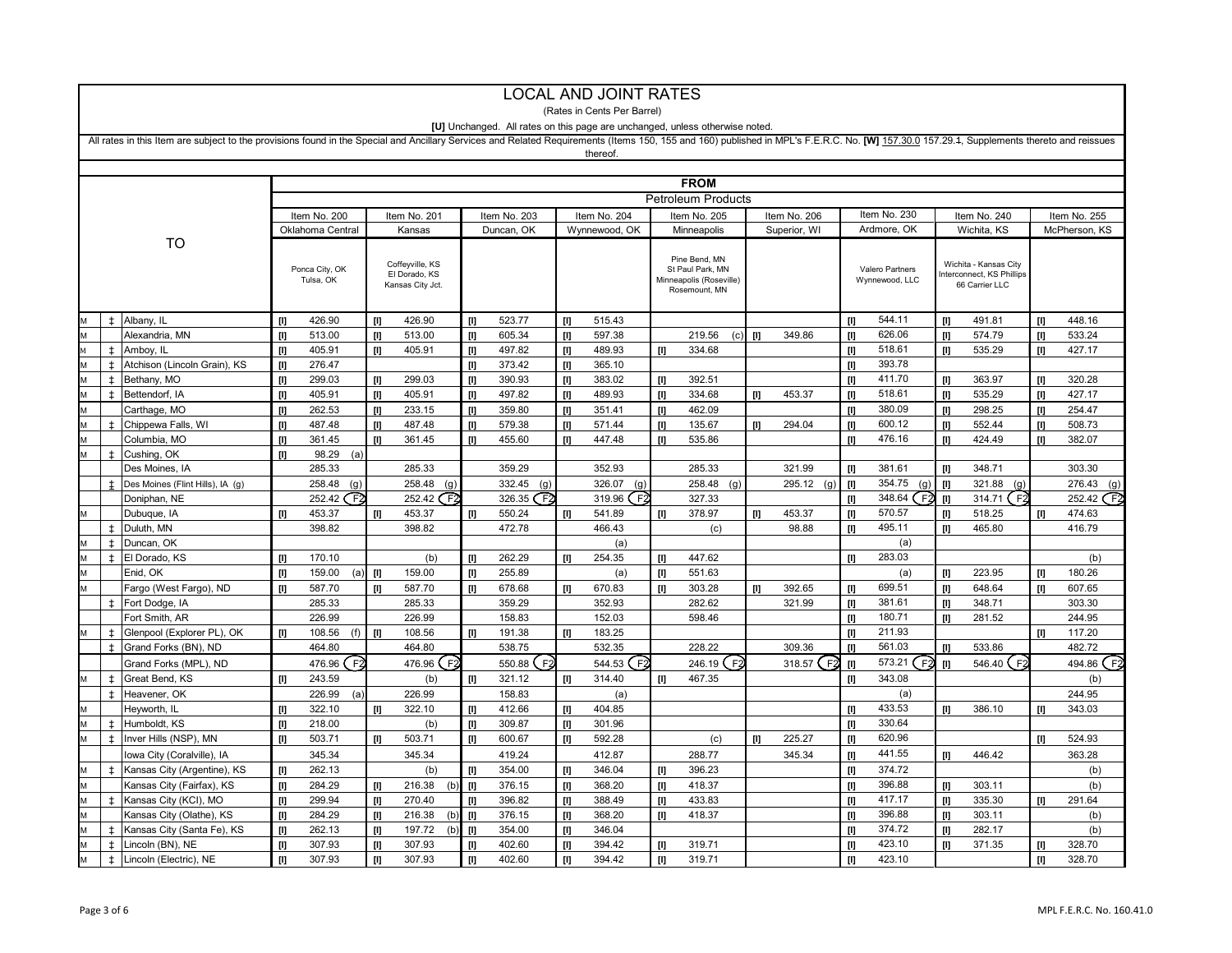|   | <b>LOCAL AND JOINT RATES</b> |                                                                                                                                                                                                                               |                                                                                                                                                                                                                                                                                                                                                                                                                                                                                                                                                                                                                                          |                  |                                                                                                                                                                                                                                                                                                                                                                                                                                                                                                                                                                                                                                                                                                                                          |                                   |        |                  |        |                             |                                                                                                                                                                                                                                                                                                                                                                                                                                                                                                                                                                                                                                                                                                                                                                                                                 |                                                                              |    |              |                                                                                                                                                                                                                                                       |                 |              |                                            |                                                                                                                                                                                                                                                                                                                                                                                                                                           |                  |
|---|------------------------------|-------------------------------------------------------------------------------------------------------------------------------------------------------------------------------------------------------------------------------|------------------------------------------------------------------------------------------------------------------------------------------------------------------------------------------------------------------------------------------------------------------------------------------------------------------------------------------------------------------------------------------------------------------------------------------------------------------------------------------------------------------------------------------------------------------------------------------------------------------------------------------|------------------|------------------------------------------------------------------------------------------------------------------------------------------------------------------------------------------------------------------------------------------------------------------------------------------------------------------------------------------------------------------------------------------------------------------------------------------------------------------------------------------------------------------------------------------------------------------------------------------------------------------------------------------------------------------------------------------------------------------------------------------|-----------------------------------|--------|------------------|--------|-----------------------------|-----------------------------------------------------------------------------------------------------------------------------------------------------------------------------------------------------------------------------------------------------------------------------------------------------------------------------------------------------------------------------------------------------------------------------------------------------------------------------------------------------------------------------------------------------------------------------------------------------------------------------------------------------------------------------------------------------------------------------------------------------------------------------------------------------------------|------------------------------------------------------------------------------|----|--------------|-------------------------------------------------------------------------------------------------------------------------------------------------------------------------------------------------------------------------------------------------------|-----------------|--------------|--------------------------------------------|-------------------------------------------------------------------------------------------------------------------------------------------------------------------------------------------------------------------------------------------------------------------------------------------------------------------------------------------------------------------------------------------------------------------------------------------|------------------|
|   |                              |                                                                                                                                                                                                                               |                                                                                                                                                                                                                                                                                                                                                                                                                                                                                                                                                                                                                                          |                  |                                                                                                                                                                                                                                                                                                                                                                                                                                                                                                                                                                                                                                                                                                                                          |                                   |        |                  |        | (Rates in Cents Per Barrel) |                                                                                                                                                                                                                                                                                                                                                                                                                                                                                                                                                                                                                                                                                                                                                                                                                 |                                                                              |    |              |                                                                                                                                                                                                                                                       |                 |              |                                            |                                                                                                                                                                                                                                                                                                                                                                                                                                           |                  |
|   |                              |                                                                                                                                                                                                                               |                                                                                                                                                                                                                                                                                                                                                                                                                                                                                                                                                                                                                                          |                  |                                                                                                                                                                                                                                                                                                                                                                                                                                                                                                                                                                                                                                                                                                                                          |                                   |        |                  |        |                             |                                                                                                                                                                                                                                                                                                                                                                                                                                                                                                                                                                                                                                                                                                                                                                                                                 | [U] Unchanged. All rates on this page are unchanged, unless otherwise noted. |    |              |                                                                                                                                                                                                                                                       |                 |              |                                            |                                                                                                                                                                                                                                                                                                                                                                                                                                           |                  |
|   |                              | All rates in this Item are subject to the provisions found in the Special and Ancillary Services and Related Requirements (Items 150, 155 and 160) published in MPL's F.E.R.C. No. [W] 157.30.0 157.29.4, Supplements thereto |                                                                                                                                                                                                                                                                                                                                                                                                                                                                                                                                                                                                                                          |                  |                                                                                                                                                                                                                                                                                                                                                                                                                                                                                                                                                                                                                                                                                                                                          |                                   |        |                  |        |                             |                                                                                                                                                                                                                                                                                                                                                                                                                                                                                                                                                                                                                                                                                                                                                                                                                 |                                                                              |    |              |                                                                                                                                                                                                                                                       |                 |              |                                            |                                                                                                                                                                                                                                                                                                                                                                                                                                           |                  |
|   |                              |                                                                                                                                                                                                                               |                                                                                                                                                                                                                                                                                                                                                                                                                                                                                                                                                                                                                                          |                  |                                                                                                                                                                                                                                                                                                                                                                                                                                                                                                                                                                                                                                                                                                                                          |                                   |        |                  |        | thereof.                    |                                                                                                                                                                                                                                                                                                                                                                                                                                                                                                                                                                                                                                                                                                                                                                                                                 |                                                                              |    |              |                                                                                                                                                                                                                                                       |                 |              |                                            |                                                                                                                                                                                                                                                                                                                                                                                                                                           |                  |
|   |                              |                                                                                                                                                                                                                               |                                                                                                                                                                                                                                                                                                                                                                                                                                                                                                                                                                                                                                          |                  |                                                                                                                                                                                                                                                                                                                                                                                                                                                                                                                                                                                                                                                                                                                                          |                                   |        |                  |        |                             |                                                                                                                                                                                                                                                                                                                                                                                                                                                                                                                                                                                                                                                                                                                                                                                                                 |                                                                              |    |              |                                                                                                                                                                                                                                                       |                 |              |                                            |                                                                                                                                                                                                                                                                                                                                                                                                                                           |                  |
|   |                              |                                                                                                                                                                                                                               |                                                                                                                                                                                                                                                                                                                                                                                                                                                                                                                                                                                                                                          |                  |                                                                                                                                                                                                                                                                                                                                                                                                                                                                                                                                                                                                                                                                                                                                          |                                   |        |                  |        |                             |                                                                                                                                                                                                                                                                                                                                                                                                                                                                                                                                                                                                                                                                                                                                                                                                                 | <b>FROM</b>                                                                  |    |              |                                                                                                                                                                                                                                                       |                 |              |                                            |                                                                                                                                                                                                                                                                                                                                                                                                                                           |                  |
|   |                              |                                                                                                                                                                                                                               |                                                                                                                                                                                                                                                                                                                                                                                                                                                                                                                                                                                                                                          |                  |                                                                                                                                                                                                                                                                                                                                                                                                                                                                                                                                                                                                                                                                                                                                          |                                   |        |                  |        |                             |                                                                                                                                                                                                                                                                                                                                                                                                                                                                                                                                                                                                                                                                                                                                                                                                                 | <b>Petroleum Products</b>                                                    |    |              |                                                                                                                                                                                                                                                       |                 |              |                                            |                                                                                                                                                                                                                                                                                                                                                                                                                                           |                  |
|   |                              |                                                                                                                                                                                                                               |                                                                                                                                                                                                                                                                                                                                                                                                                                                                                                                                                                                                                                          | Item No. 200     |                                                                                                                                                                                                                                                                                                                                                                                                                                                                                                                                                                                                                                                                                                                                          | Item No. 201                      |        | Item No. 203     |        | Item No. 204                |                                                                                                                                                                                                                                                                                                                                                                                                                                                                                                                                                                                                                                                                                                                                                                                                                 | Item No. 205                                                                 |    | Item No. 206 |                                                                                                                                                                                                                                                       | Item No. 230    | Item No. 240 |                                            |                                                                                                                                                                                                                                                                                                                                                                                                                                           | Item No. 255     |
|   |                              |                                                                                                                                                                                                                               |                                                                                                                                                                                                                                                                                                                                                                                                                                                                                                                                                                                                                                          | Oklahoma Central |                                                                                                                                                                                                                                                                                                                                                                                                                                                                                                                                                                                                                                                                                                                                          | Kansas                            |        | Duncan, OK       |        | Wynnewood, OK               |                                                                                                                                                                                                                                                                                                                                                                                                                                                                                                                                                                                                                                                                                                                                                                                                                 | Minneapolis                                                                  |    | Superior, WI |                                                                                                                                                                                                                                                       | Ardmore, OK     |              | Wichita, KS                                | McPherson, KS                                                                                                                                                                                                                                                                                                                                                                                                                             |                  |
|   |                              | TO                                                                                                                                                                                                                            |                                                                                                                                                                                                                                                                                                                                                                                                                                                                                                                                                                                                                                          |                  |                                                                                                                                                                                                                                                                                                                                                                                                                                                                                                                                                                                                                                                                                                                                          |                                   |        |                  |        |                             |                                                                                                                                                                                                                                                                                                                                                                                                                                                                                                                                                                                                                                                                                                                                                                                                                 |                                                                              |    |              |                                                                                                                                                                                                                                                       |                 |              |                                            |                                                                                                                                                                                                                                                                                                                                                                                                                                           |                  |
|   |                              |                                                                                                                                                                                                                               |                                                                                                                                                                                                                                                                                                                                                                                                                                                                                                                                                                                                                                          | Ponca City, OK   |                                                                                                                                                                                                                                                                                                                                                                                                                                                                                                                                                                                                                                                                                                                                          | Coffeyville, KS                   |        |                  |        |                             |                                                                                                                                                                                                                                                                                                                                                                                                                                                                                                                                                                                                                                                                                                                                                                                                                 | Pine Bend, MN<br>St Paul Park, MN                                            |    |              |                                                                                                                                                                                                                                                       | Valero Partners |              | Wichita - Kansas City                      |                                                                                                                                                                                                                                                                                                                                                                                                                                           |                  |
|   |                              |                                                                                                                                                                                                                               |                                                                                                                                                                                                                                                                                                                                                                                                                                                                                                                                                                                                                                          | Tulsa, OK        |                                                                                                                                                                                                                                                                                                                                                                                                                                                                                                                                                                                                                                                                                                                                          | El Dorado, KS<br>Kansas City Jct. |        |                  |        |                             |                                                                                                                                                                                                                                                                                                                                                                                                                                                                                                                                                                                                                                                                                                                                                                                                                 | Minneapolis (Roseville)                                                      |    |              |                                                                                                                                                                                                                                                       | Wynnewood, LLC  |              | nterconnect. KS Phillips<br>66 Carrier LLC |                                                                                                                                                                                                                                                                                                                                                                                                                                           |                  |
|   |                              |                                                                                                                                                                                                                               |                                                                                                                                                                                                                                                                                                                                                                                                                                                                                                                                                                                                                                          |                  |                                                                                                                                                                                                                                                                                                                                                                                                                                                                                                                                                                                                                                                                                                                                          |                                   |        |                  |        |                             |                                                                                                                                                                                                                                                                                                                                                                                                                                                                                                                                                                                                                                                                                                                                                                                                                 | Rosemount, MN                                                                |    |              |                                                                                                                                                                                                                                                       |                 |              |                                            |                                                                                                                                                                                                                                                                                                                                                                                                                                           |                  |
|   |                              |                                                                                                                                                                                                                               |                                                                                                                                                                                                                                                                                                                                                                                                                                                                                                                                                                                                                                          |                  |                                                                                                                                                                                                                                                                                                                                                                                                                                                                                                                                                                                                                                                                                                                                          |                                   |        |                  |        |                             |                                                                                                                                                                                                                                                                                                                                                                                                                                                                                                                                                                                                                                                                                                                                                                                                                 |                                                                              |    |              |                                                                                                                                                                                                                                                       |                 |              |                                            |                                                                                                                                                                                                                                                                                                                                                                                                                                           |                  |
|   | $\pm$                        | Lincoln (Jamaica), NE                                                                                                                                                                                                         | Ш                                                                                                                                                                                                                                                                                                                                                                                                                                                                                                                                                                                                                                        | 307.93           | Ш                                                                                                                                                                                                                                                                                                                                                                                                                                                                                                                                                                                                                                                                                                                                        | 307.93                            | Ш      | 402.60           | Ш      | 394.42                      | ш                                                                                                                                                                                                                                                                                                                                                                                                                                                                                                                                                                                                                                                                                                                                                                                                               | 319.17                                                                       |    |              | Ш                                                                                                                                                                                                                                                     | 423.10          | тп           | 371.35                                     | Ш                                                                                                                                                                                                                                                                                                                                                                                                                                         | 328.70           |
|   | $\pm$                        | Lincoln (Terra), NE                                                                                                                                                                                                           | $[1]$                                                                                                                                                                                                                                                                                                                                                                                                                                                                                                                                                                                                                                    | 307.93           | Ш                                                                                                                                                                                                                                                                                                                                                                                                                                                                                                                                                                                                                                                                                                                                        | 307.93                            | U)     | 402.60           | [I]    | 394.42                      | Ш                                                                                                                                                                                                                                                                                                                                                                                                                                                                                                                                                                                                                                                                                                                                                                                                               | 319.17                                                                       |    |              | [I]                                                                                                                                                                                                                                                   | 423.10          |              |                                            | m                                                                                                                                                                                                                                                                                                                                                                                                                                         | 328.70           |
|   |                              | Lincoln (MPL) (Roca), NE                                                                                                                                                                                                      | Ш                                                                                                                                                                                                                                                                                                                                                                                                                                                                                                                                                                                                                                        | 323.42           | Ш                                                                                                                                                                                                                                                                                                                                                                                                                                                                                                                                                                                                                                                                                                                                        | 323.42                            | U)     | 418.10           | m      | 409.98                      | Ш                                                                                                                                                                                                                                                                                                                                                                                                                                                                                                                                                                                                                                                                                                                                                                                                               | 319.17                                                                       |    |              | Ш                                                                                                                                                                                                                                                     | 438.66          | Ш            | 382.91                                     | Ш                                                                                                                                                                                                                                                                                                                                                                                                                                         | 323.42           |
| M |                              | Mankato, MN                                                                                                                                                                                                                   | $[1]$                                                                                                                                                                                                                                                                                                                                                                                                                                                                                                                                                                                                                                    | 463.29           | m                                                                                                                                                                                                                                                                                                                                                                                                                                                                                                                                                                                                                                                                                                                                        | 463.29                            | [1]    | 558.24           | U)     | 550.13                      |                                                                                                                                                                                                                                                                                                                                                                                                                                                                                                                                                                                                                                                                                                                                                                                                                 | (c)                                                                          | Ш  | 367.46       | $[1]$                                                                                                                                                                                                                                                 | 578.81          | $[1]$        | 526.90                                     | Ш                                                                                                                                                                                                                                                                                                                                                                                                                                         | 484.09           |
|   |                              | Marshall, MN                                                                                                                                                                                                                  |                                                                                                                                                                                                                                                                                                                                                                                                                                                                                                                                                                                                                                          | 410.44           |                                                                                                                                                                                                                                                                                                                                                                                                                                                                                                                                                                                                                                                                                                                                          | 410.44                            |        | 484.34           |        | 478.00                      |                                                                                                                                                                                                                                                                                                                                                                                                                                                                                                                                                                                                                                                                                                                                                                                                                 | (c)                                                                          |    | 324.73       | [I]                                                                                                                                                                                                                                                   | 506.68          | Ш            | 477.74                                     |                                                                                                                                                                                                                                                                                                                                                                                                                                           | 428.37           |
|   |                              | Mason City, IA                                                                                                                                                                                                                |                                                                                                                                                                                                                                                                                                                                                                                                                                                                                                                                                                                                                                          | 360.10           |                                                                                                                                                                                                                                                                                                                                                                                                                                                                                                                                                                                                                                                                                                                                          | 360.10                            |        | 434.01           |        | 427.67                      |                                                                                                                                                                                                                                                                                                                                                                                                                                                                                                                                                                                                                                                                                                                                                                                                                 | 143.84                                                                       |    | 285.59       | $[1]$                                                                                                                                                                                                                                                 | 456.35          | Ш            | 425.82                                     |                                                                                                                                                                                                                                                                                                                                                                                                                                           | 378.04           |
|   | $\pm$                        | Menard, IL                                                                                                                                                                                                                    | $[1]$                                                                                                                                                                                                                                                                                                                                                                                                                                                                                                                                                                                                                                    | 322.10           | Ш                                                                                                                                                                                                                                                                                                                                                                                                                                                                                                                                                                                                                                                                                                                                        | 322.10                            | Ш      | 412.66           | m      | 404.85                      |                                                                                                                                                                                                                                                                                                                                                                                                                                                                                                                                                                                                                                                                                                                                                                                                                 |                                                                              |    |              | Ш                                                                                                                                                                                                                                                     | 433.35          |              | 386.10                                     | Ш                                                                                                                                                                                                                                                                                                                                                                                                                                         | 343.03           |
|   |                              | Milford, IA                                                                                                                                                                                                                   |                                                                                                                                                                                                                                                                                                                                                                                                                                                                                                                                                                                                                                          | 228.43 (F2       |                                                                                                                                                                                                                                                                                                                                                                                                                                                                                                                                                                                                                                                                                                                                          | 228.43 F2                         |        | 302.35 (F2       |        | 295.99 (F <sub>2</sub>      |                                                                                                                                                                                                                                                                                                                                                                                                                                                                                                                                                                                                                                                                                                                                                                                                                 | F2<br>254.99                                                                 |    | 327.12 F2    | $[1] % \centering \includegraphics[width=0.9\textwidth]{images/TrDiM-Architecture.png} % \caption{The first two different values of $d \sim \tfrac{1}{2}$. The first two different values of $d$ and $d$ are the same.} \label{TrDiM-Architecture} %$ | 324.67 F2       |              | 329.20 (F2                                 |                                                                                                                                                                                                                                                                                                                                                                                                                                           | 228.43 F2        |
|   | Ŧ                            | Minneapolis (Koch), MN                                                                                                                                                                                                        |                                                                                                                                                                                                                                                                                                                                                                                                                                                                                                                                                                                                                                          |                  |                                                                                                                                                                                                                                                                                                                                                                                                                                                                                                                                                                                                                                                                                                                                          |                                   |        |                  |        |                             |                                                                                                                                                                                                                                                                                                                                                                                                                                                                                                                                                                                                                                                                                                                                                                                                                 | (c)                                                                          |    |              |                                                                                                                                                                                                                                                       | 620.96          |              |                                            |                                                                                                                                                                                                                                                                                                                                                                                                                                           |                  |
|   | $\pm$                        | Minneapolis (Roseville), MN                                                                                                                                                                                                   | $[1]$                                                                                                                                                                                                                                                                                                                                                                                                                                                                                                                                                                                                                                    | 503.71           | Ш                                                                                                                                                                                                                                                                                                                                                                                                                                                                                                                                                                                                                                                                                                                                        | 503.71                            | U)     | 600.67           |        | 592.28                      |                                                                                                                                                                                                                                                                                                                                                                                                                                                                                                                                                                                                                                                                                                                                                                                                                 | (c)                                                                          | IJ | 256.75       | [I]                                                                                                                                                                                                                                                   | 635.78          |              | 568.66                                     | Ш                                                                                                                                                                                                                                                                                                                                                                                                                                         | 524.93           |
|   |                              | Minneapolis (MPL), MN                                                                                                                                                                                                         | Ш                                                                                                                                                                                                                                                                                                                                                                                                                                                                                                                                                                                                                                        | 518.46<br>520.44 | Ш                                                                                                                                                                                                                                                                                                                                                                                                                                                                                                                                                                                                                                                                                                                                        | 518.46<br>520.44                  | [I]    | 615.43           | Ш      | 607.10                      |                                                                                                                                                                                                                                                                                                                                                                                                                                                                                                                                                                                                                                                                                                                                                                                                                 | 111.68<br>(c)                                                                | Ш  | 256.75       | Ш                                                                                                                                                                                                                                                     | 638.10          |              | 583.42<br>585.65                           | Ш                                                                                                                                                                                                                                                                                                                                                                                                                                         | 539.75           |
|   | $\pm$<br>$\pm$               | Minneapolis-St. Paul Int'l., MN<br>Mount Vernon, MO                                                                                                                                                                           | $[1]$                                                                                                                                                                                                                                                                                                                                                                                                                                                                                                                                                                                                                                    | 231.66           | Ш                                                                                                                                                                                                                                                                                                                                                                                                                                                                                                                                                                                                                                                                                                                                        | 202.39                            | U)     | 617.78<br>328.56 | m      | 609.42<br>320.21            |                                                                                                                                                                                                                                                                                                                                                                                                                                                                                                                                                                                                                                                                                                                                                                                                                 | (c)                                                                          | Ш  | 257.73       | $[1]$                                                                                                                                                                                                                                                 | 348.89          | Ш            |                                            | Ш                                                                                                                                                                                                                                                                                                                                                                                                                                         | 541.81<br>223.67 |
|   | $\pm$                        | Nebraska City, NE                                                                                                                                                                                                             | $[1] % \centering \includegraphics[width=0.9\textwidth]{images/TrDiS/N-Architecture.png} % \caption{The first two different values of $N$ in the right, $N=100$, $N=100$, $N=100$, $N=100$, $N=100$, $N=100$, $N=100$, $N=100$, $N=100$, $N=100$, $N=100$, $N=100$, $N=100$, $N=100$, $N=100$, $N=100$, $N=100$, $N=100$, $N=100$, $N=100$, $N=100$, $N=100$, $N=100$, $N=100$, $N=1$<br>Ш                                                                                                                                                                                                                                               | 299.03           | U<br>Ш                                                                                                                                                                                                                                                                                                                                                                                                                                                                                                                                                                                                                                                                                                                                   | 299.03                            | Ш<br>Ш | 390.93           | U<br>Ш | 383.02                      |                                                                                                                                                                                                                                                                                                                                                                                                                                                                                                                                                                                                                                                                                                                                                                                                                 |                                                                              |    |              | Ш<br>Ш                                                                                                                                                                                                                                                | 411.70          |              | 363.97                                     | IJ<br>т                                                                                                                                                                                                                                                                                                                                                                                                                                   | 320.28           |
|   | $\ddagger$                   | Newport, MN                                                                                                                                                                                                                   |                                                                                                                                                                                                                                                                                                                                                                                                                                                                                                                                                                                                                                          |                  |                                                                                                                                                                                                                                                                                                                                                                                                                                                                                                                                                                                                                                                                                                                                          |                                   |        |                  |        |                             |                                                                                                                                                                                                                                                                                                                                                                                                                                                                                                                                                                                                                                                                                                                                                                                                                 | (c)                                                                          |    |              |                                                                                                                                                                                                                                                       |                 |              |                                            |                                                                                                                                                                                                                                                                                                                                                                                                                                           |                  |
|   | $\pm$                        | North Little Rock (MPL), AR                                                                                                                                                                                                   |                                                                                                                                                                                                                                                                                                                                                                                                                                                                                                                                                                                                                                          | 336.82           |                                                                                                                                                                                                                                                                                                                                                                                                                                                                                                                                                                                                                                                                                                                                          | 336.82                            |        | 324.58           |        | 324.58                      |                                                                                                                                                                                                                                                                                                                                                                                                                                                                                                                                                                                                                                                                                                                                                                                                                 |                                                                              |    |              | m                                                                                                                                                                                                                                                     | 353.26          |              |                                            |                                                                                                                                                                                                                                                                                                                                                                                                                                           | 349.07           |
|   | $\pm$                        | North Little Rock (Others), AR                                                                                                                                                                                                |                                                                                                                                                                                                                                                                                                                                                                                                                                                                                                                                                                                                                                          | 349.07           |                                                                                                                                                                                                                                                                                                                                                                                                                                                                                                                                                                                                                                                                                                                                          | 349.07                            |        | 336.81           |        | 336.81                      |                                                                                                                                                                                                                                                                                                                                                                                                                                                                                                                                                                                                                                                                                                                                                                                                                 |                                                                              |    |              | Ш                                                                                                                                                                                                                                                     | 365.49          |              |                                            |                                                                                                                                                                                                                                                                                                                                                                                                                                           | 361.32           |
|   |                              | Oklahoma City (MPL), OK                                                                                                                                                                                                       | $[1]$                                                                                                                                                                                                                                                                                                                                                                                                                                                                                                                                                                                                                                    | 159.00<br>(a)    |                                                                                                                                                                                                                                                                                                                                                                                                                                                                                                                                                                                                                                                                                                                                          | 159.00                            | Ш      | 152.34           |        | (a)                         | Ш                                                                                                                                                                                                                                                                                                                                                                                                                                                                                                                                                                                                                                                                                                                                                                                                               | 551.63                                                                       |    |              |                                                                                                                                                                                                                                                       | (a)             | Ш            | 223.95                                     | m                                                                                                                                                                                                                                                                                                                                                                                                                                         | 180.26           |
|   | $\pm$                        | Oklahoma City (TMP), OK                                                                                                                                                                                                       | $[1]$                                                                                                                                                                                                                                                                                                                                                                                                                                                                                                                                                                                                                                    | 134.00<br>(a)    | Ш                                                                                                                                                                                                                                                                                                                                                                                                                                                                                                                                                                                                                                                                                                                                        | 134.00                            | U)     | 127.34           |        | (a)                         |                                                                                                                                                                                                                                                                                                                                                                                                                                                                                                                                                                                                                                                                                                                                                                                                                 |                                                                              |    |              |                                                                                                                                                                                                                                                       | (a)             |              |                                            | m                                                                                                                                                                                                                                                                                                                                                                                                                                         | 142.36           |
|   | $\pm$                        | Olathe-Kenneth (Sinclair), KS                                                                                                                                                                                                 | Ш                                                                                                                                                                                                                                                                                                                                                                                                                                                                                                                                                                                                                                        | 262.13           | U                                                                                                                                                                                                                                                                                                                                                                                                                                                                                                                                                                                                                                                                                                                                        | 207.69                            | w      | 354.00           | w      | 346.04                      | Ш                                                                                                                                                                                                                                                                                                                                                                                                                                                                                                                                                                                                                                                                                                                                                                                                               | 396.23                                                                       |    |              | w                                                                                                                                                                                                                                                     | 374.72          |              |                                            | IJ                                                                                                                                                                                                                                                                                                                                                                                                                                        | 226.55           |
|   | $\pm$                        | Omaha (Eppley), NE                                                                                                                                                                                                            | $[1] % \centering \includegraphics[width=0.9\textwidth]{images/TrDiS/N-Architecture.png} % \caption{The first two different values of $N$ in the case of $N$ in the case of $N$ in the case of $N$ in the case of $N$ in the case of $N$ in the case of $N$ in the case of $N$ in the case of $N$ in the case of $N$ in the case of $N$ in the case of $N$ in the case of $N$ in the case of $N$ in the case of $N$ in the case of $N$ in the case of $N$ in the case of $N$ in the case of $N$ in the case of $N$ in the case of $N$ in the case of $N$ in the case of $N$ in the case of $N$ in the case of $N$ in the case of $N$ in$ | 299.35           | IJ                                                                                                                                                                                                                                                                                                                                                                                                                                                                                                                                                                                                                                                                                                                                       | 299.35                            | [I]    | 386.99           | U)     | 379.46                      | Ш                                                                                                                                                                                                                                                                                                                                                                                                                                                                                                                                                                                                                                                                                                                                                                                                               | 295.92                                                                       |    |              | [I]                                                                                                                                                                                                                                                   | 408.14          |              | 404.10                                     | Ш                                                                                                                                                                                                                                                                                                                                                                                                                                         | 318.54           |
|   |                              | Omaha (MPL), NE                                                                                                                                                                                                               | Ш                                                                                                                                                                                                                                                                                                                                                                                                                                                                                                                                                                                                                                        | 299.35           | U                                                                                                                                                                                                                                                                                                                                                                                                                                                                                                                                                                                                                                                                                                                                        | 299.35                            | Ш      | 386.99           | [I]    | 379.46                      | Ш                                                                                                                                                                                                                                                                                                                                                                                                                                                                                                                                                                                                                                                                                                                                                                                                               | 295.92                                                                       |    |              | Ш                                                                                                                                                                                                                                                     | 408.14          |              | 404.10                                     | Ш                                                                                                                                                                                                                                                                                                                                                                                                                                         | 318.54           |
| M |                              | Palmyra, MO                                                                                                                                                                                                                   | $[1] % \centering \includegraphics[width=0.9\textwidth]{images/TrDiS/N-Architecture.png} % \caption{The first two different values of $N$ in the right, $N=100$, $N=100$, $N=100$, $N=100$, $N=100$, $N=100$, $N=100$, $N=100$, $N=100$, $N=100$, $N=100$, $N=100$, $N=100$, $N=100$, $N=100$, $N=100$, $N=100$, $N=100$, $N=100$, $N=100$, $N=100$, $N=100$, $N=100$, $N=100$, $N=1$                                                                                                                                                                                                                                                    | 361.45           | $[1] % \centering \includegraphics[width=0.9\textwidth]{images/Trn1.png} % \caption{The first two different values of $d = 1$. The first two different values of $d = 1.3$, the first two different values of $d = 1.3$, the second two different values of $d = 1.3$, the second two different values of $d = 1.3$, the second two different values of $d = 1.3$, the second two different values of $d = 1.3$, the second two different values of $d = 1.3$, the second two different values of $d = 1.3$, the third two different values of $d = 1.3$, the third two different values of $d = 1.3$, the third two different values of $d = 1.3$, the third two different values of $d = 1.3$, the third two different values of $d =$ | 361.45                            | [I]    | 455.60           | U)     | 447.48                      | $[1] % \centering \includegraphics[width=0.47\textwidth]{images/TrDiS-Architecture.png} % \caption{The first two different values of $S$ and $S$. The first two different values of $S$ and $S$. The first two different values of $S$ and $S$. The second two different values of $S$ and $S$. The second two different values of $S$ and $S$. The second two different values of $S$ and $S$. The second two different values of $S$ and $S$. The second two different values of $S$ and $S$. The second two different values of $S$ and $S$. The second two different values of $S$ and $S$. The second two different values of $S$ and $S$. The second two different values of $S$ and $S$. The second two different values of $S$ and $S$. The second two different values of $S$ and $S$. The second two$ | 535.86                                                                       |    |              | [I]                                                                                                                                                                                                                                                   | 476.16          | $[1]$        | 424.49                                     | $[1] % \centering \includegraphics[width=0.9\textwidth]{images/Trn1.png} % \caption{The first two different values of the parameter $\Omega$. The first two different values of the parameter $n$. The first two different values of the parameter $n$. The first two different values of the parameter $n$. The first two different values of the parameter $n$. The first two different values of the parameter $n$.} % \label{Trn1} %$ | 382.07           |
|   | $\pm$                        | Pine Bend, MN                                                                                                                                                                                                                 | Ш                                                                                                                                                                                                                                                                                                                                                                                                                                                                                                                                                                                                                                        | 503.71           | т                                                                                                                                                                                                                                                                                                                                                                                                                                                                                                                                                                                                                                                                                                                                        | 503.71                            | [I]    | 600.67           | m      | 592.28                      |                                                                                                                                                                                                                                                                                                                                                                                                                                                                                                                                                                                                                                                                                                                                                                                                                 | (c)                                                                          |    |              | Ш                                                                                                                                                                                                                                                     | 620.96          |              |                                            | m                                                                                                                                                                                                                                                                                                                                                                                                                                         | 524.93           |
|   |                              | Rochester, MN                                                                                                                                                                                                                 |                                                                                                                                                                                                                                                                                                                                                                                                                                                                                                                                                                                                                                          | 360.10           |                                                                                                                                                                                                                                                                                                                                                                                                                                                                                                                                                                                                                                                                                                                                          | 360.10                            |        | 434.01           |        | 427.67                      |                                                                                                                                                                                                                                                                                                                                                                                                                                                                                                                                                                                                                                                                                                                                                                                                                 | (c)                                                                          |    | 241.90       | $[1]$                                                                                                                                                                                                                                                 | 456.35          | Ш            | 425.82                                     |                                                                                                                                                                                                                                                                                                                                                                                                                                           | 378.04           |
|   | $\pm$                        | Rogers, AR                                                                                                                                                                                                                    |                                                                                                                                                                                                                                                                                                                                                                                                                                                                                                                                                                                                                                          | 272.65           |                                                                                                                                                                                                                                                                                                                                                                                                                                                                                                                                                                                                                                                                                                                                          | 247.09                            |        | 357.20           |        | 349.91                      |                                                                                                                                                                                                                                                                                                                                                                                                                                                                                                                                                                                                                                                                                                                                                                                                                 | 481.85                                                                       |    |              | IJ                                                                                                                                                                                                                                                    | 378.59          |              |                                            |                                                                                                                                                                                                                                                                                                                                                                                                                                           | 265.66           |
|   | $\ddagger$                   | Savage, MN                                                                                                                                                                                                                    | Ш                                                                                                                                                                                                                                                                                                                                                                                                                                                                                                                                                                                                                                        | 503.71           | Ш                                                                                                                                                                                                                                                                                                                                                                                                                                                                                                                                                                                                                                                                                                                                        | 503.71                            | Ш      | 600.67           | Ш      | 592.28                      |                                                                                                                                                                                                                                                                                                                                                                                                                                                                                                                                                                                                                                                                                                                                                                                                                 | (c)                                                                          |    |              | w                                                                                                                                                                                                                                                     | 620.96          |              |                                            | Ш                                                                                                                                                                                                                                                                                                                                                                                                                                         | 524.93           |
|   | $\pm$                        | Scott City, KS                                                                                                                                                                                                                |                                                                                                                                                                                                                                                                                                                                                                                                                                                                                                                                                                                                                                          | 286.64           |                                                                                                                                                                                                                                                                                                                                                                                                                                                                                                                                                                                                                                                                                                                                          | (b)                               |        | 364.19           |        | 357.50                      |                                                                                                                                                                                                                                                                                                                                                                                                                                                                                                                                                                                                                                                                                                                                                                                                                 | 511.27                                                                       |    |              | Ш                                                                                                                                                                                                                                                     | 386.18          |              |                                            |                                                                                                                                                                                                                                                                                                                                                                                                                                           | (b)              |
|   | $\pm$                        | Shakopee (NSP), MN                                                                                                                                                                                                            | Ш                                                                                                                                                                                                                                                                                                                                                                                                                                                                                                                                                                                                                                        | 503.71           | Ш                                                                                                                                                                                                                                                                                                                                                                                                                                                                                                                                                                                                                                                                                                                                        | 503.71                            | Ш      | 600.67           | Ш      | 592.28                      |                                                                                                                                                                                                                                                                                                                                                                                                                                                                                                                                                                                                                                                                                                                                                                                                                 | (c)                                                                          | т  | 227.16       | Ш                                                                                                                                                                                                                                                     | 620.96          |              |                                            | m                                                                                                                                                                                                                                                                                                                                                                                                                                         | 524.93           |
|   |                              | Sioux City, IA                                                                                                                                                                                                                |                                                                                                                                                                                                                                                                                                                                                                                                                                                                                                                                                                                                                                          | 292.43           |                                                                                                                                                                                                                                                                                                                                                                                                                                                                                                                                                                                                                                                                                                                                          | 292.43                            |        | 366.40           |        | 360.01                      |                                                                                                                                                                                                                                                                                                                                                                                                                                                                                                                                                                                                                                                                                                                                                                                                                 | 272.74                                                                       |    | 330.73       | $[1]$                                                                                                                                                                                                                                                 | 388.69          | Ш            | 399.11                                     |                                                                                                                                                                                                                                                                                                                                                                                                                                           | 292.43 F2        |
|   |                              | Sioux Falls, SD                                                                                                                                                                                                               |                                                                                                                                                                                                                                                                                                                                                                                                                                                                                                                                                                                                                                          | 292.43           |                                                                                                                                                                                                                                                                                                                                                                                                                                                                                                                                                                                                                                                                                                                                          | 292.43                            |        | 366.40           |        | 360.01                      |                                                                                                                                                                                                                                                                                                                                                                                                                                                                                                                                                                                                                                                                                                                                                                                                                 | 272.74                                                                       |    | 330.73       | $\mathbf{m}$                                                                                                                                                                                                                                          | 388.69          | Ш            | 356.02                                     |                                                                                                                                                                                                                                                                                                                                                                                                                                           | 292.43           |
|   |                              | Springfield, MO                                                                                                                                                                                                               | Ш                                                                                                                                                                                                                                                                                                                                                                                                                                                                                                                                                                                                                                        | 263.54           | Ш                                                                                                                                                                                                                                                                                                                                                                                                                                                                                                                                                                                                                                                                                                                                        | 234.05                            | Ш      | 361.18           | Ш      | 352.76                      | Ш                                                                                                                                                                                                                                                                                                                                                                                                                                                                                                                                                                                                                                                                                                                                                                                                               | 448.17                                                                       |    |              | U)                                                                                                                                                                                                                                                    | 381.44          | Ш            | 299.40                                     | m                                                                                                                                                                                                                                                                                                                                                                                                                                         | 255.43           |
|   | $\pm$                        | St. Bonifacius, MN                                                                                                                                                                                                            | Ш                                                                                                                                                                                                                                                                                                                                                                                                                                                                                                                                                                                                                                        | 503.71           | Ш                                                                                                                                                                                                                                                                                                                                                                                                                                                                                                                                                                                                                                                                                                                                        | 503.71                            | $[1]$  | 600.67           | Ш      | 592.28                      |                                                                                                                                                                                                                                                                                                                                                                                                                                                                                                                                                                                                                                                                                                                                                                                                                 | (c)                                                                          | Ш  | 227.16       | U)                                                                                                                                                                                                                                                    | 620.96          |              |                                            | Ш                                                                                                                                                                                                                                                                                                                                                                                                                                         | 524.93           |
|   | $\ddagger$                   | St. Joseph (Wathena, KS), MO                                                                                                                                                                                                  | $[1]$                                                                                                                                                                                                                                                                                                                                                                                                                                                                                                                                                                                                                                    | 284.29           | U                                                                                                                                                                                                                                                                                                                                                                                                                                                                                                                                                                                                                                                                                                                                        | 237.00<br>(b)                     | $[1]$  | 406.51           | w      | 398.15                      | $[1] % \centering \includegraphics[width=0.9\textwidth]{images/Trn1.png} % \caption{The first two different values of the parameter $\Omega$. The first two different values of the parameter $\Omega$. The first two different values of the parameter $\Omega$. The first two different values of the parameter $\Omega$. The first two different values of the parameter $\Omega$. The first two different values of the parameter $\Omega$.} % \label{Trn1} %$                                                                                                                                                                                                                                                                                                                                              | 451.03                                                                       |    |              | m                                                                                                                                                                                                                                                     | 426.83          | w            | 326.12                                     |                                                                                                                                                                                                                                                                                                                                                                                                                                           | (b)              |
|   | $\pm$                        | St. Paul Park, MN                                                                                                                                                                                                             | Ш                                                                                                                                                                                                                                                                                                                                                                                                                                                                                                                                                                                                                                        | 503.71           | Ш                                                                                                                                                                                                                                                                                                                                                                                                                                                                                                                                                                                                                                                                                                                                        | 503.71                            | Ш      | 600.67           | TI1    | 592.28                      |                                                                                                                                                                                                                                                                                                                                                                                                                                                                                                                                                                                                                                                                                                                                                                                                                 | 82.96<br>(c)                                                                 |    |              | Ш                                                                                                                                                                                                                                                     | 620.96          |              |                                            |                                                                                                                                                                                                                                                                                                                                                                                                                                           | 524.93           |
|   | $\ddagger$                   | Superior, WI                                                                                                                                                                                                                  |                                                                                                                                                                                                                                                                                                                                                                                                                                                                                                                                                                                                                                          | 398.82           |                                                                                                                                                                                                                                                                                                                                                                                                                                                                                                                                                                                                                                                                                                                                          | 398.82                            |        | 472.78           |        | 466.43                      |                                                                                                                                                                                                                                                                                                                                                                                                                                                                                                                                                                                                                                                                                                                                                                                                                 | 150.25                                                                       |    |              | Ш                                                                                                                                                                                                                                                     | 495.11          |              | 465.80                                     |                                                                                                                                                                                                                                                                                                                                                                                                                                           | 416.79           |
|   |                              | Topeka, KS                                                                                                                                                                                                                    |                                                                                                                                                                                                                                                                                                                                                                                                                                                                                                                                                                                                                                          | 228.43           |                                                                                                                                                                                                                                                                                                                                                                                                                                                                                                                                                                                                                                                                                                                                          | 202.22<br>(b)                     |        | 302.35           |        | 295.99                      |                                                                                                                                                                                                                                                                                                                                                                                                                                                                                                                                                                                                                                                                                                                                                                                                                 | 392.53                                                                       |    |              | $\mathbf{m}$                                                                                                                                                                                                                                          | 324.67          | Ш            | 343.33                                     |                                                                                                                                                                                                                                                                                                                                                                                                                                           | (b)              |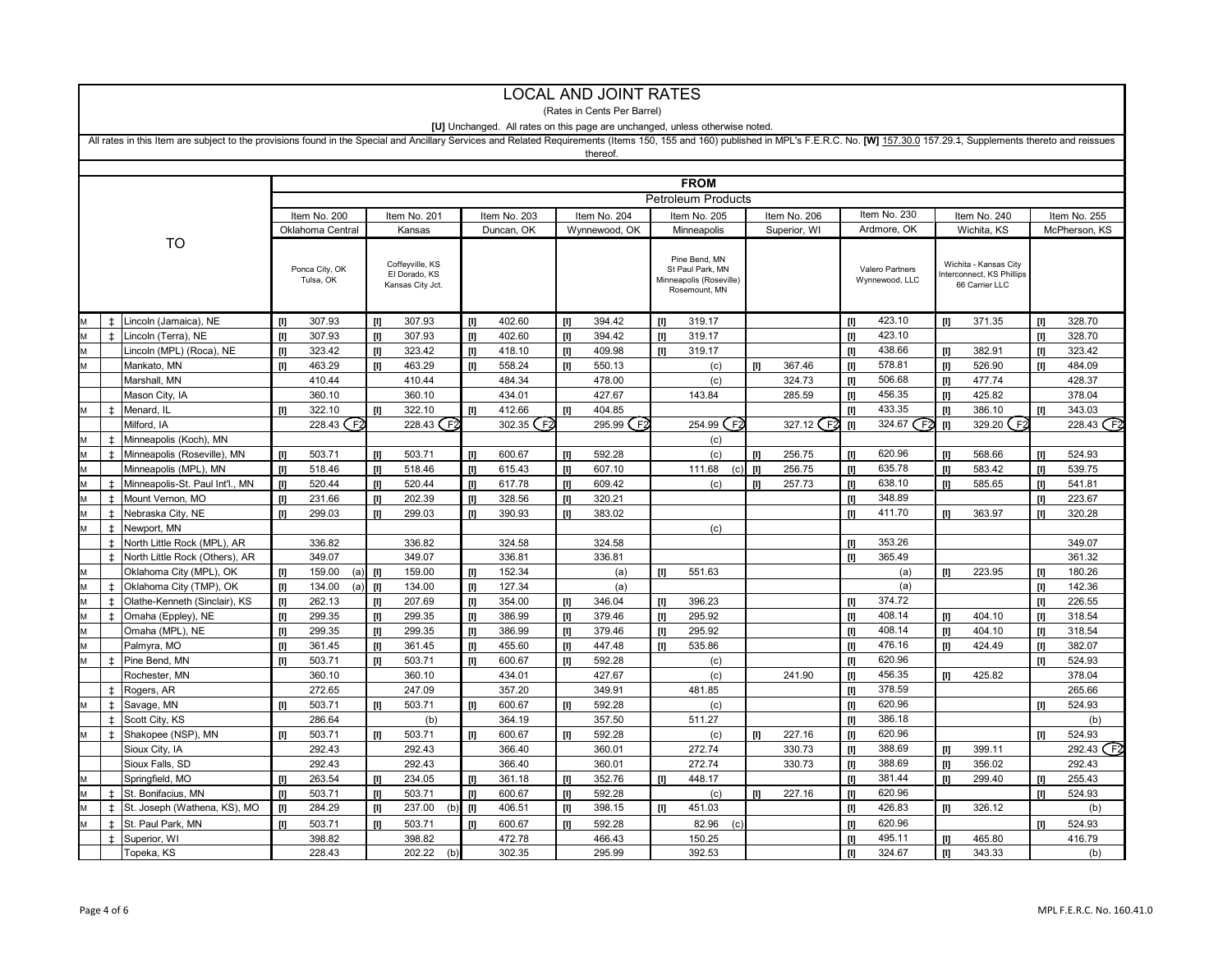#### LOCAL AND JOINT RATES

#### (Rates in Cents Per Barrel)

#### **[U]** Unchanged. All rates on this page are unchanged, unless otherwise noted.

|   | All rates in this Item are subject to the provisions found in the Special and Ancillary Services and Related Requirements (Items 150, 155 and 160) published in MPL's F.E.R.C. No. [W] 157.30.0 157.29.4, Supplements thereto<br>thereof. |                   |                             |                                                      |   |              |              |               |                                                                               |             |              |              |              |                                   |                                                                                                                                                                                                                                      |        |               |                        |
|---|-------------------------------------------------------------------------------------------------------------------------------------------------------------------------------------------------------------------------------------------|-------------------|-----------------------------|------------------------------------------------------|---|--------------|--------------|---------------|-------------------------------------------------------------------------------|-------------|--------------|--------------|--------------|-----------------------------------|--------------------------------------------------------------------------------------------------------------------------------------------------------------------------------------------------------------------------------------|--------|---------------|------------------------|
|   |                                                                                                                                                                                                                                           |                   |                             |                                                      |   |              |              |               |                                                                               |             |              |              |              |                                   |                                                                                                                                                                                                                                      |        |               |                        |
|   | <b>FROM</b>                                                                                                                                                                                                                               |                   |                             |                                                      |   |              |              |               |                                                                               |             |              |              |              |                                   |                                                                                                                                                                                                                                      |        |               |                        |
|   | <b>Petroleum Products</b>                                                                                                                                                                                                                 |                   |                             |                                                      |   |              |              |               |                                                                               |             |              |              |              |                                   |                                                                                                                                                                                                                                      |        |               |                        |
|   |                                                                                                                                                                                                                                           |                   | Item No. 200                | Item No. 201                                         |   | Item No. 203 | Item No. 204 |               | Item No. 205                                                                  |             | Item No. 206 |              | Item No. 230 |                                   | Item No. 240                                                                                                                                                                                                                         |        | Item No. 255  |                        |
|   |                                                                                                                                                                                                                                           |                   | Oklahoma Central            | Kansas                                               |   | Duncan, OK   |              | Wynnewood, OK |                                                                               | Minneapolis |              | Superior, WI | Ardmore, OK  |                                   | Wichita, KS                                                                                                                                                                                                                          |        | McPherson, KS |                        |
|   | TO                                                                                                                                                                                                                                        |                   | Ponca City, OK<br>Tulsa, OK | Coffeyville, KS<br>El Dorado, KS<br>Kansas City Jct. |   |              |              |               | Pine Bend, MN<br>St Paul Park, MN<br>Minneapolis (Roseville)<br>Rosemount, MN |             |              |              |              | Valero Partners<br>Wynnewood, LLC | Wichita - Kansas City<br>Interconnect, KS Phillips<br>66 Carrier LLC                                                                                                                                                                 |        |               |                        |
| M |                                                                                                                                                                                                                                           | Tulsa, OK         | 96.37                       | 96.37<br>$(a)$ [I]                                   |   | 191.38       |              | (a)           | Ш                                                                             | 508.34      |              |              |              | (a)                               | $[1]$                                                                                                                                                                                                                                | 217.44 | [1]           | 117.20                 |
|   |                                                                                                                                                                                                                                           | Waterloo, IA      | 345.34                      | 345.34                                               |   | 419.24       |              | 412.87        |                                                                               | 288.77      |              | 345.34       | <b>III</b>   | 441.55                            | $[1] \centering% \includegraphics[width=1\textwidth]{Figures/PD1.png} \caption{The 3D (black) model for the $2D$-error of the estimators in the left and right. The 3D (black) model for the $D$-error of the right.} \label{fig:1}$ | 410.62 |               | 363.28                 |
|   |                                                                                                                                                                                                                                           | Watertown, SD     | 410.44                      | 410.44                                               |   | 484.34       |              | 478.00        |                                                                               | 189.03      |              | 324.73       | - 14         | 506.68                            | w                                                                                                                                                                                                                                    | 477.74 |               | 410.44 (F <sub>2</sub> |
| M |                                                                                                                                                                                                                                           | Wheaton (NSP), WI | 514.34                      | 514.34                                               | m | 611.19       |              | 602.86        | -01                                                                           | 143.13      | u            | 310.25       | -01          | 631.54                            |                                                                                                                                                                                                                                      |        | U.            | 535.55                 |
| M |                                                                                                                                                                                                                                           | Wichita, KS       | 142.99                      | (b)                                                  | Ш | 239.97       |              | 231.54        | Ш                                                                             | 445.91      |              |              | -01          | 260.22                            |                                                                                                                                                                                                                                      |        |               | (b)                    |
|   |                                                                                                                                                                                                                                           | Wrenshall, MN     | 398.82                      | 398.82                                               |   | 472.78       |              | 466.43        |                                                                               | (c)         |              | 98.88        | -01          | 495.11                            | Ш                                                                                                                                                                                                                                    | 465.80 |               | 416.79                 |
| M |                                                                                                                                                                                                                                           | Wynnewood, OK     |                             |                                                      |   | 33.90        |              | (a)           |                                                                               |             |              |              |              | (a)                               |                                                                                                                                                                                                                                      |        |               |                        |

|   |                        | <b>FROM</b>  |
|---|------------------------|--------------|
|   |                        | Item No. 252 |
|   | TO                     | Glenpool, OK |
|   |                        |              |
| M | Alexandria, MN         |              |
| M | El Dorado, KS          | 181.06<br>w  |
| M | Fargo (West Fargo), ND |              |
|   | Grand Forks (MPL), ND  |              |
|   | Marshall, MN           |              |
| M | Minneapolis (MPL), MN  |              |
|   | Sioux Falls, SD        |              |
|   | Watertown, SD          |              |